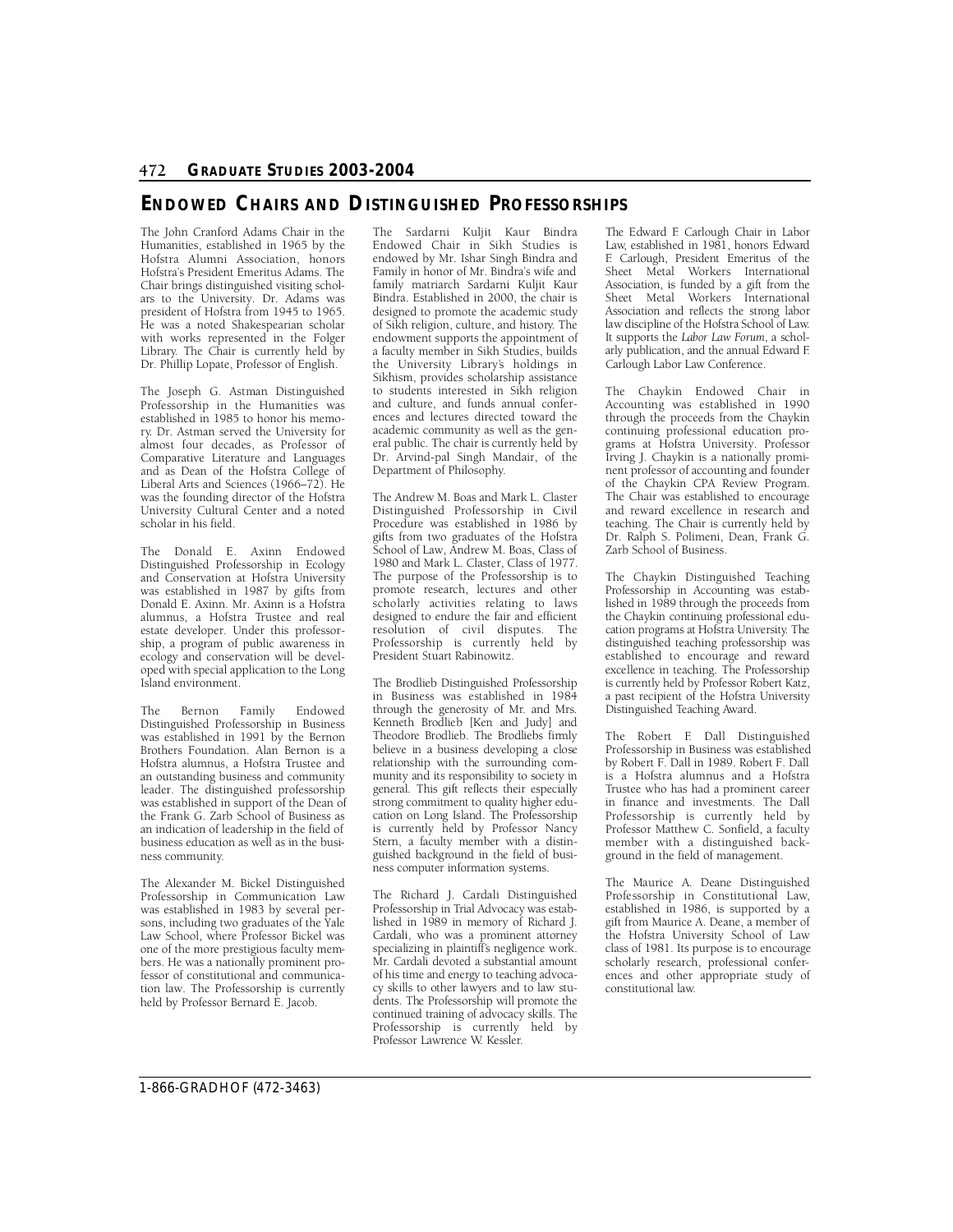# <span id="page-1-0"></span>**1HJ01 HOFSTRA UNIVER <sup>S</sup> ITY**  *~ Graduate Studies*

# **ENDOWED CHAIRS AND DISTINGUISHED PROFESSORSHIPS** 473

The Jack and Freda Dicker Distinguished Professorship in Health Care Law, established in 1985 by gifts from Mr. Ernest Dicker and his brothers Stanley and Daniel Dicker in honor of their late father and mother. The Dicker family is a leader in institutional health care for the aged. Under the Professorship a curriculum in health care law will be developed, and research, conferences and other professional scholarly activities in the field of health care law will be undertaken.

The Adolph J. and Dorothy R. Eckhardt Dorothy. The Professorship is designed to law. The Professorship is currently held by Distinguished Professorship in Corporate Law was established in 1992 by gifts from Mr. Adolph J. Eckhardt and his wife promote research, lecture series, and other scholarly activities in the field of corporate Senior Vice President M. Patricia Adamski.

 The Leo A. Guthart Distinguished Professorship in Teaching Excellence was established in 1996 through the generosi- of the Board of Pittway Corporation and Chief Executive Officer of its Security al record of service to Hofstra University including twenty years on the University's Administration from the Harvard Business School and has taught at both Hofstra University and Harvard University. This of the Center for Teaching Excellence in ty of Dr. Leo A. Guthart, Vice Chairperson Group. Dr. Guthart also has an exception-Board of Trustees including three years as Chairperson of the Board of Trustees. Dr. Guthart received a doctorate in Business Distinguished Professorship was established to recognize the role of the Director promoting the University's highest priority which is excellence in teaching. The Professorship is currently held by Professor Liora Pedhazur Schmelkin.

through the generosity of Dr. Lawrence and color authority. Dr. Herbert is an alumnus and former member and vice-Board of Trustees. The Distinguished of the University's Provost and Dean of ing the University's educational mission. The Professorship is currently held by Dr. Herman A. Berliner, Provost and Senior The Lawrence Herbert Distinguished Professorship was established in 1996 Herbert, President and Chief Executive Officer of Pantone, Inc., which is the world's premier color standards company chairperson of the Hofstra University Professorship was established in support Faculties and in recognition of the Provost's overall leadership role in advanc-Vice President for Academic Affairs.

 lished in 1987 by a gift from Peter S. Kalikow, a prominent real estate developer and Chairman and President of the H. L. designed to promote research, symposia ties in the field of real estate law and to the fields of real property and real estate. The Peter S. Kalikow Distinguished Professorship in Real Estate Law was estab-Kalikow Company. The Professorship is and other professional and scholarly activienhance the curricula of the Law School in The Professorship is currently held by Professor Ronald H. Silverman.

 The Samuel M. Kaynard Distinguished by the family and friends of Samuel M. law area, who was a Professor of Law at Professorship supports the appointment of a visiting professor each year who will teach a course in the labor or employment Visiting Professorship in Labor and Employment Law was established in 2000 Kaynard, a distinguished educator and practitioner in the labor and employment Hofstra University School of Law. The area. The Professorship is currently held by Professor Emeritus Eric J. Schmertz

 established in memory of the late Joseph the Holocaust and was keenly interested Professorship is endowed by contribu- civil liberties law. The Professorship is cur-The Joseph Kushner Distinguished Professorship in Civil Liberties Law was Kushner, who headed a real estate concern involved in development and acquisitions in New Jersey. He was a survivor of in the protection of civil liberties. The tions from his son, Charles Kushner, a graduate of the Hofstra Law School class of 1979. It promotes scholarly activities in rently held by Professor Leon Friedman.

 The Howard Lichtenstein Distinguished lished in memory of Howard Lichtenstein, the late senior partner of the law firm of P roskauer Rose Goetz and Mendelsohn. and other scholarly activities in the field of Professorship in Legal Ethics was estab-The Professorship is endowed by that law firm and by friends of Mr. Lichtenstein. It supports planned monographs, lectures legal ethics. The Professorship is currently held by Professor Monroe H. Freedman.

The Walter H. "Bud" Miller Distinguished Professorship in Business, established in 1980 in recognition of Mr. Miller's business acumen, community involvement and concern for higher education. Its purpose is to field of marketing and management. The distinguished record of teaching and schol- arship in the field of business. foster teaching, research and training in the Professorship is currently held by Professor Barry Berman, a faculty member who has a

Iean and leadership in the field of engineering sciences. The Professorship is currently held The Jean Nerken Distinguished Professorship in Engineering was established in 1990 through the generosity of Mr. Albert Nerken, noted engineer and inventor, in honor of his wife. The Professorship is designed to recognize and encourage outstanding teaching, research by Professor M. David Burghardt.

Professorship in Arbitration and the development of publications, P rofessorship is currently held by The Harry H. Rains Distinguished Alternative Dispute Settlement Law, established in 1983, is supported by a gift from Muriel and Harry H. Rains of Locust Valley. Mr. Rains, senior partner in the law firm of Rains and Pogrebin of Merrick, distinguished himself in this area of law and was one of the founding members of the National Academy of Arbitrators. The Professorship enables research, symposia and a curriculum of dispute settlement methodology as an alternative to courtroom litigation. The Professor Robert A. Bush.

The Retail Management Institute Distinguished Professorship in Business was established in 1989 through the gene rosity of several noted retailers and retail-related firms. It is designed to promote teaching, research, and training in the fields of retailing and retail management. The Professorship is currently held by Professor Joel R. Evans, a faculty member with an outstanding record of teaching and scholarship in the field of business.

The Rivkin,<br>Distinguished the environmental law field. The P rofessorship is currently held by Radler & Kremer<br>Professorship in Professorship Environmental Law was established in 1987 and funded by Rivkin, Radler, Dunne & Bayh, a prominent Nassau County law firm with a specialty in environmental law. The Professorship will expand and develop new courses in environmental law and will be the center for scholarly and professional activities in Professor William R. Ginsberg.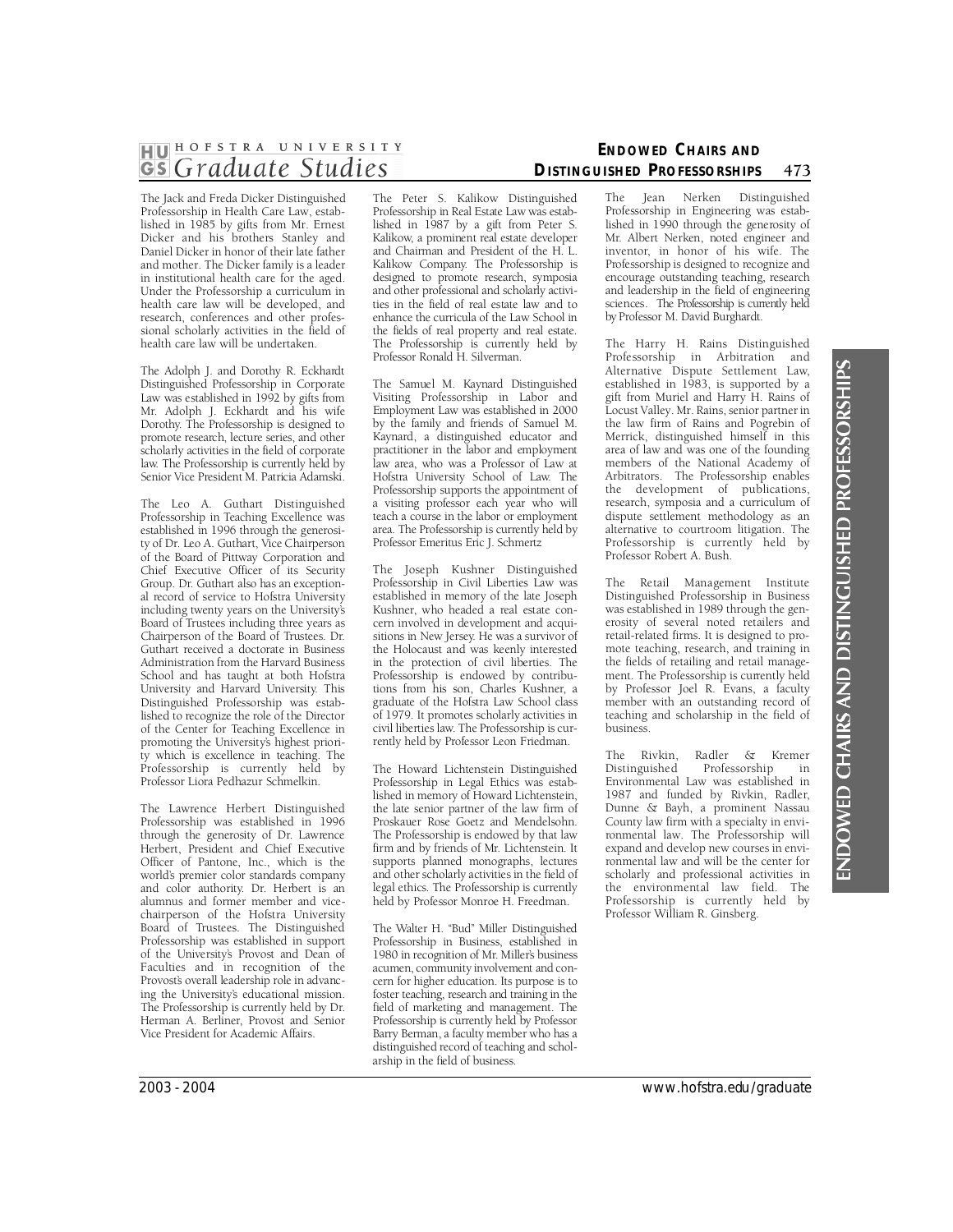The Dr. Mervin Livingston Schloss Distinguished Professorship for the Study of Disabilities was established in 1983 by Dr. Schloss in memory of his parents, Lillian and Hyman Schloss. Dr. Schloss has had a distinguished career in dentistry in addition to being closely identified with civic, professional, fraternal, humanitarian and philanthropic causes.

 The Eric J. Schmertz Distinguished Professorship in Public Service and Professorship is currently held by Public Law was established in 1993 in honor of Eric J. Schmertz, the Edward F. Carlough Distinguished Professor of Labor Law and Dean of the School of Law from 1982 to 1989. The Professor Eric Lane.

The Max Schmertz Distinguished Professorship, established in 1982, honors and perpetuates the memory of Max Schmertz, a business and political leader of the city of New Rochelle. It is funded by grants from Eric J. Schmertz, former Dean of the Hofstra School of Law, and Herbert Schmertz, Vice President, Mobil Corporation. It supports a Distinguished Lecture Series in various legal disciplines. The Professorship is currently held by the Dean of the School of Law, Professor David N. Yellen.

and Torts was established in 1984 and is supported by a gift from the law firm of Siben & Siben. Its purpose is to promote cations in the fields of torts and product held by Professor Eric Lane Gregory. The Sidney and Walter Siben Distinguished Professorship in Family Law scholarly research, conferences and publiliability. The Professorship is currently

 lished to recognize the important contri- First priority in selecting the recipient is ulty members in the School of Business. The Teaching Fellow is currently held by The Honey and Arthur Sorin Distinguished Teaching Fellow in Business was established in 1988 through the generosity of Honey and Arthur Sorin. The Teaching Fellow was estabbution made by Hofstra adjunct faculty. given to senior Hofstra University administrators presently teaching as adjunct fac-The Teaching Fellow is also responsible for the annual Sorin Conference on Mediation which brings together leaders of labor, business and the public sectors to discuss the crucial issues in this area. Professor James Fellman, Adjunct Associate Professor of Management.

 The Lawrence Stessin Distinguished lished in 1998 through the generosity of P rofessor Emeritus of Management and longtime journalist for the New York Times. This gift reflects Professor Stessin's strong commitment to the important role Journalism and Mass Media Studies. Professorship in Journalism was estabthe estate of Lawrence Stessin, former of a free press in a democratic society. The Professorship is currently held by Carole J. Rich, Professor and Chairperson of

through the generosity of Lawrence in New College and reflects Professor Stessin's wide range of interests and his career as a faculty member and journalist. The Lawrence Stessin Distinguished Professorship was established in 1989 Stessin, Professor Emeritus of Management. This Professorship resides

 The Harry H. Wachtel Distinguished Nonviolent Social Change was estab- Wachtel, a long time civil rights activist Its purpose is to promote teaching, Teaching Professorship for the Study of lished in 1998 in memory of Harry H. who served as Dr. Martin Luther King, Ir.'s lawyer and one of his closest advisers. research, and curricular development in the areas of nonviolent social change and peaceful conflict resolution. The Professorship is currently held by Professor Michael D'Innocenzo.

 established in 1984 to honor Mr. The Benjamin Weintraub Distinguished Professorship in Bankruptcy Law was Weintraub's accomplishments as adviser and advocate for financially ailing businesses. Mr. Weintraub is counsel to Levin & Weintraub & Crames, a nationally prominent law firm which he co-founded in 1933 and is a member of the National Bankruptcy Conference. His numerous publications have contributed to the development of bankruptcy law. The Professorship is currently held by Professor Alan N. Resnick.

The Mel Weitz Distinguished Professorship in Business was established in 1982 in recognition of Mr. Weitz's accomplishments in the field of business, his involvement in humanitarian causes and his dedication to higher education on Long Island. The Professorship is currently held by Professor Harold Lazarus, a faculty member with a distinguished background in the field of management.

The Augustus B. Weller Chair, funded in 1963, brings an outstanding teacher and scholar to the University. The Chair was established by friends and admirers of Mr. Weller in recognition of his accomplishments as a Hofstra trustee, banker, educator and dedicated servant of his community. As president of the First National Bank of Merrick, he guided its growth into the complex that became the Meadowbrook National Bank. When it merged with the Bank of North America, its name was changed to National Bank of North America, later to become National Westminster Bank USA. The Chair is currently held by an outstanding economist, Dr. Irwin L. Kellner.

 Jersey and former chairman of the The Siggi B. Wilzig Distinguished Professorship in Banking Law, established in 1985 by gifts from The Trust Company of New Jersey and the Wilshire Oil Company of Texas, honors Siggi B. Wilzig, New Jersey banker and philanthropist. Mr. Wilzig is chairman and president of The Trust Company of New Wilshire Oil Company of Texas. The Professorship is designed to provide a curriculum in banking law and will conduct research, symposia, and other professional and scholarly activities in the field of banking law for the business and banking communities. The Professorship is currently held by Professor Malachy T. Mahon, founding dean of the Hofstra School of Law.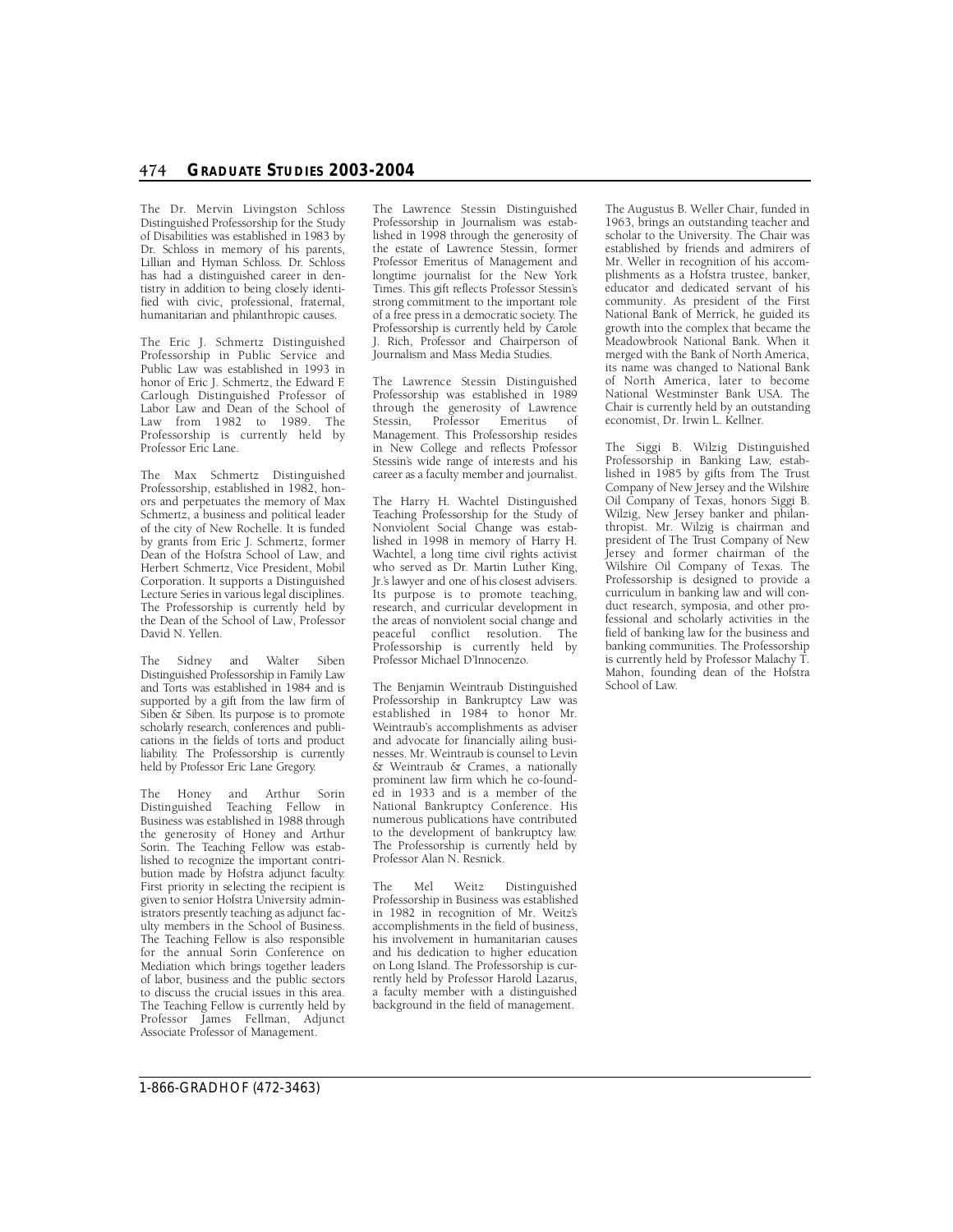# <span id="page-3-0"></span>**ADMINISTRATIVE STAFF**

as of January 1, 2003

**Stuart Rabinowitz**, *President*  **Herman A. Berliner**, *Provost and Senior Vice President for Academic Affairs*  **M. Patricia Adamski**, *Senior Vice President for Planning and Administration*  **Michael D'Amato**, *Vice President for Development*  **Michael B. DeLuise**, *Vice President for University Relations* 

**Dolores Fredrich**, *Vice President for Legal Affairs and General Counsel* 

**Catherine Hennessy**, *Vice President for Financial Affairs and Treasurer* 

**Robert W. Juckiewicz**, *Vice President for Information Technology*  **Gigi Lamens**, *Vice President for Enrollment Management*  **Holly J. Seirup**, *Vice President for Campus Life* 

## **President's Office**

Stuart Rabinowitz, J.D. *President; Andrew M. Boas and Mark Claster Distinguished Professor*  M. Patricia Adamski, J.D. *Senior Vice President for Planning and Administration; Adolph J. and Dorothy R. Eckhardt Distinguished Professor*  Marie C. Leuci Isabel D. Frey Eileen E. Keyes Lani McElgun, A.A.S. *Administrative Assistants* 

#### **Intercol1egiate Athletics**

Harry Royle, M.S. *Director*  Cindy Lewis, M.S., *Senior Associate Athletic Director*  Harold Starks, B.A. *Assistant Athletic Director*  Kevin Delaney, M.Ed. *Assistant Athletic Director*  Mark Cox, M.S. *Associate Athletic Director*  Gina Paoli, B.B.A. *Assistant Athletic Director*  Jeff Behrman, M.S. *Assistant Football Coach*  Derek Brophy, B.S. *Assistant Wrestling Coach*  Heather Demons, M.S. *Assistant Trainer*  John E. Danowski, M.S. *Head Coach, Men's Lacrosse*  Kathy DeAngelis, B.S. *Head Field Hockey Coach*  Chris Dotolo, M.A. *Head Baseball Coach*  David Duke, B.A. *Assistant Coach, Men's Basketball*  Bill Edwards, M.A. *Head Softball Coach* 

Wendy Brady, M.A. *Assistant Field Hockey Coach*  John Corso, B.A. *Assistant Men's Basketball Coach*  James Salgado, B.A. *Assistant Football Coach*  Joseph Gardi, B.S. *Head Football Coach*  Bob Schwalb, M.A. *Head Coach, Men and Women's Golf*  \*William Gerdts, B.S. *Head Coach, Men and Women's Tennis*  Greg Gigantino, B.S. *Assistant Football Coach*  \*James Sewell, B.B.A. *Head Coach Men and Women's Cross Country*  Christopher Grosskopf, M.S. *Assistant Trainer*  Francine Kalafer, M.S. *Head Volleyball Coach*  Cazzie Kosciolek, B.S. *Assistant Football Coach*  Shelley Klaes-Bawcombe, B.S. *Assistant Coach, Women's Lacrosse*  Eugene Larkin, M.S. *Associate Coach, Men's Soccer*  Van Macon, B.S. *Assistant Coach, Men's Basketball*  D. Paul Kinney, M.S. *Assistant Trainer*  Kevin Maxwell *Equipment Manager*  \*Robert McIntyre, M.A. *Assistant Football Coach*  Kory Miller, B.S. *Assistant Coach, Women's Lacrosse*  Richard Nuttall,B.S. *Head Coach, Men's Soccer*  Jose Mori, B.S. *Assistant Coach, Women's Basketball*  Tom Parrotta, B.S. *Coordinator, Men's Basketball* 

Stacey Taradash, B.S. *Assistant Trainer*  Thomas Pecora, B.S. *Head Coach, Men's Basketball*  Matthew Reedy, B.S. *Assistant Trainer*  Michael Reid, B.A. *Assistant Baseball Coach*  Simon Ridiough, B.S. *Associate Coach, Women's Soccer*  Julie Nicholson, B.S. *Assistant Volleyball Coach*  Warren Ruggiero, M.S. *Assistant Football Coach*  Terry McLaughlin, M.S. *Assistant Trainer*  Joe Rodgers, M.S. *Director, Strength and Conditioning*  Brenda Milano, M.A. *Coordinator, Women's Basketball*  JoAnne Russell, B.S. *Head Coach, Women's Soccer*  Tom Ryan, B.S. *Head Wrestling Coach*  Felisha Legette-Jack, B.S. *Head Coach, Women's Basketball*  Larissa Smith-Anderson, B.S. *Assistant Softball Coach*  Briton Stone *Assistant Manager, Men's Equipment*  Kathy Theiling, B.S. *Women's Equipment Manager*  Brian Vaganek, B.S. *Assistant Football Coach*  David Walsh *Assistant Manager, Men's Equipment*  Joe Amplo, B.A. *Assistant Coach, Men's Lacrosse*  Frederick G. Zappala, M.S. *Head Athletic Trainer*  Viveca Lof, B.A. *Assistant Coach, Women's Basketball*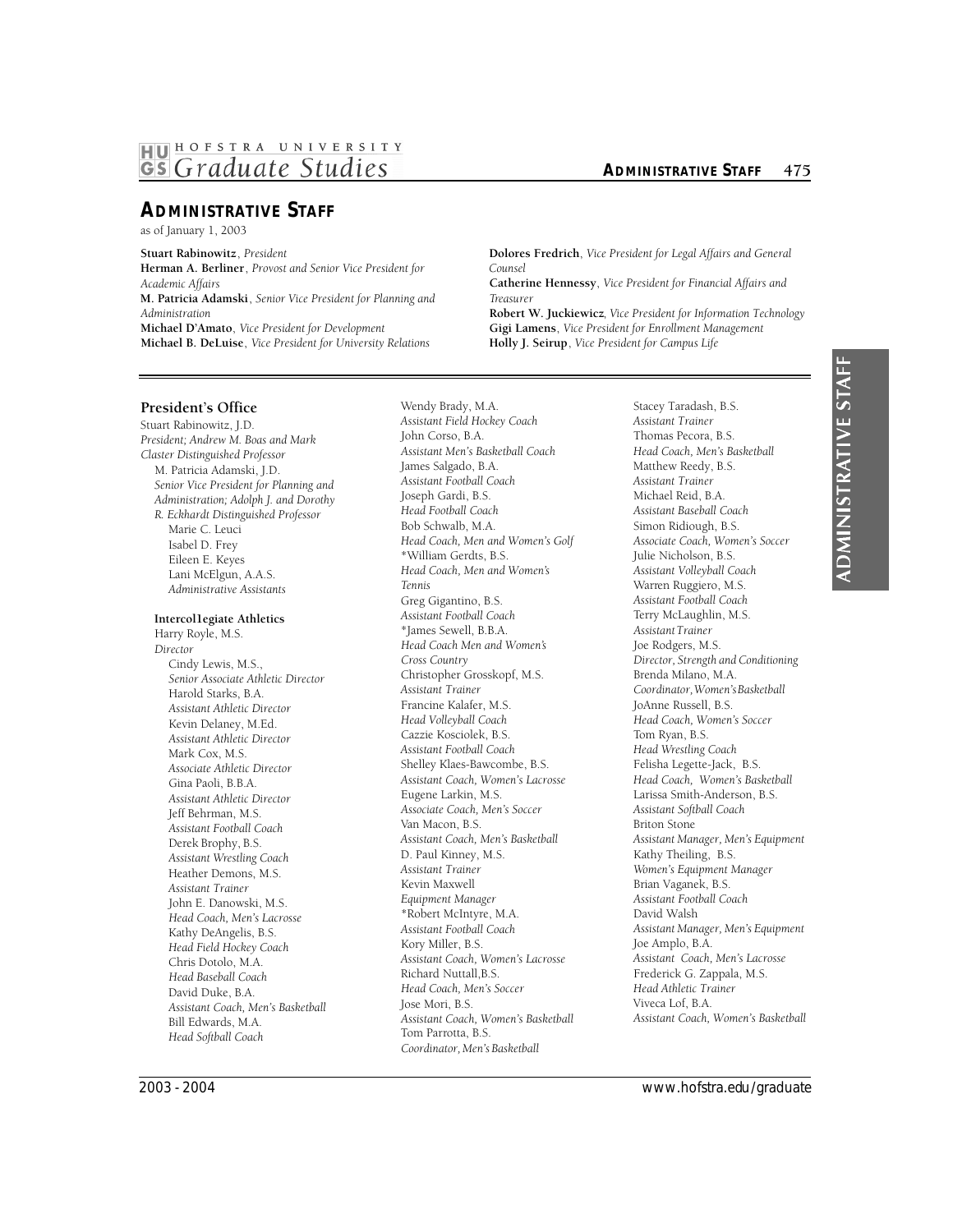#### **476 GR A D UAT E ST U D I E S 2 0 0 3 - 2 0 0 4**

#### **Internal Audit**

Ellen Weber, C.P.A. *Director of Internal Audit*  Anthony Cedrone, C.P.A. *Senior Internal Auditor*  Simone Hector, B.B.A. *Internal Auditor*  Steven R. Smith, C.P.A. *Information Systems Security Specialist* 

#### **Business Development Center Hofstra Center for Suburban Studies**

Richard V. Guardino, Jr. J.D. *Executive Dean, Scott Skodnek Business Development Center and Executive Dean Suburban Studies Center*  Theresa M. Haller *Assistant to the Executive Dean and OfficeManager*  Judith Tyne, M.A. *Acting Assistant Dean*  Elizabeth O'Toole, M.A. *Programs Administrator*  Irwin Kellner, Ph.D. *Augustus B. Weller Distinguished Chair of Economics*  Julie Martinez, B.A. *Administrative Assistant*  \*George J. Papaioannou, Ph.D. *Director, The Merrill Lynch Center*  \*Gioia P. Bales, M.B.A. *Center Administrator, The Merrill Lynch Center*  \*Elaine Sherman, Ph.D. *Director, News 12 Polls*  \*Stuart L. Bass, J.D. *Director, M.B.A. Consulting Group* 

M. Patricia Adamski, J.D. *Senior Vice President for Planning and Administration*  **Institutional and Market Research**  Stephanie Bushey, M.S. *Director*  Elissa Sharp, M.A. *Associate Director*  Anne Michaels, B.A. *Assistant Director* 

#### **Cultural Center**

Natalie Datlof, B.A. *Executive Director*  Athlene A. Collins-Prince, B.B.A. *Associate Director for Projects Development, Budgeting, and Office Procedures*  Robert T. Spiotto, M.F.A. *Associate Director of Performing Arts*  Deborah S. Lom, B.A. *Assistant Director for Conferences and Special Events Conference Coordinator*  Maureen Traxler, B.A. *Coordinator, Conferences and Special Events Theater Programs* 

#### **Hofstra Museum**

Dean David C. Christman, M.A. *Director*  Eleanor Rait, B.S. *Curator of Collections*  Karen Albert, M.A. *Exhibitions Coordinator*  Camille Marryat *Registrar* 

#### **Provost's Office**

Herman A.Berliner, Ph.D. *Provost and Senior Vice President for Academic Affairs; Lawrence Herbert Distinguished Professor*  Tina Morris *Administrative Assistant to the Provost and Senior Vice President for Academic Affairs; and Office Manager*  Sylvia J. Giallombardo, Ph.D. *Vice Provost for Academic Affairs* 

Liora Pedhazur Schmelkin, Ph.D. *Vice Provost for Academic Affairs; (designate, effective June 1, 2003) The Leo A. Guthart Distinguished Professor of Teaching Excellence*  Jennifer Skorzawski-Ross *Administrative Assistant to the Vice Provost for Academic Affairs*  Susan S. Lukesh, Ph.D. *Associate Provost for Planning and Budget*  Jean Sanford *Coordinator for Planning and Budget Systems*  Melissa Castello, M.B.A. **Acting Coordinator of Faculty Records** Thomas O. Murphy, M.A. *Associate Provost for Research and Sponsored Programs*  Sofia Kakoulidis, M.B.A. *Assistant Provost for Research and Sponsored Programs*  Cynthia Diaz-Wilson, J.D. *Assistant Provost and Executive Director of NOAH; Acting Equal Rights and Opportunity Officer* 

#### **Graduate Admissions**

Thomas P. Rock, Ed.D. *Dean of Graduate Admissions*  Pauline B. Baden Saavedra, B.A. *Associate Dean of Graduate Admissions* 

#### **Center for University Advisement**

Karin J. Spencer, Ph.D. *Dean of University Advisement; Director of PHED*  Richard A. Giannetta, B.B.A. Matthew L. Hickling, M.S.Ed. Roger J. Marti, B.A. Marc E. Oppenheim, B.A. *Senior Assistant Deans of Advisement* 

Robyn N. Cymbler,B.A. Keith L. Diehm, B.A. Allison M. Dodd, B.S. Jeannette Vaganek, B.A. Michael Yunger, B.S. *Assistant Deans of Advisement* 

Mindy Forman, M.S.Ed. *Part-time Adviser*  Kimberly Havens, M.S. *Assistant Dean and Director of the University Tutorial Program*  Michelle L. Spaterella, B.A. *Academic Counselor* 

#### **Office of Academic Records**

 *Associate Director of Academic Record s*  Gertrude M. Cucciniello, M.A. *Dean of Academic Records*  Linda Jean-Louis, B.A. *Associate Dean of Academic Records*  Christine Seely, M.S.Ed. Teri Cox Patricia Restivo, A.A.S. **Assistant Directors of Academic Records** 

#### **Center for Teaching and Scholarly Excellence**

Liora Pedhazur Schmelkin, Ph.D. *Director*  Matthew Sonfield, Ph.D. *Associate Director* 

#### **New Opportunities at Hofstra (NOAH)**

Cynthia Diaz-Wilson, J.D. *Assistant Provost; Executive Director of the NOAH Program; Acting Equal Rights and Opportunity Officer*  Monique Berryhill, J.D. *Senior Assistant Dean, Associate Director of the NOAH Program*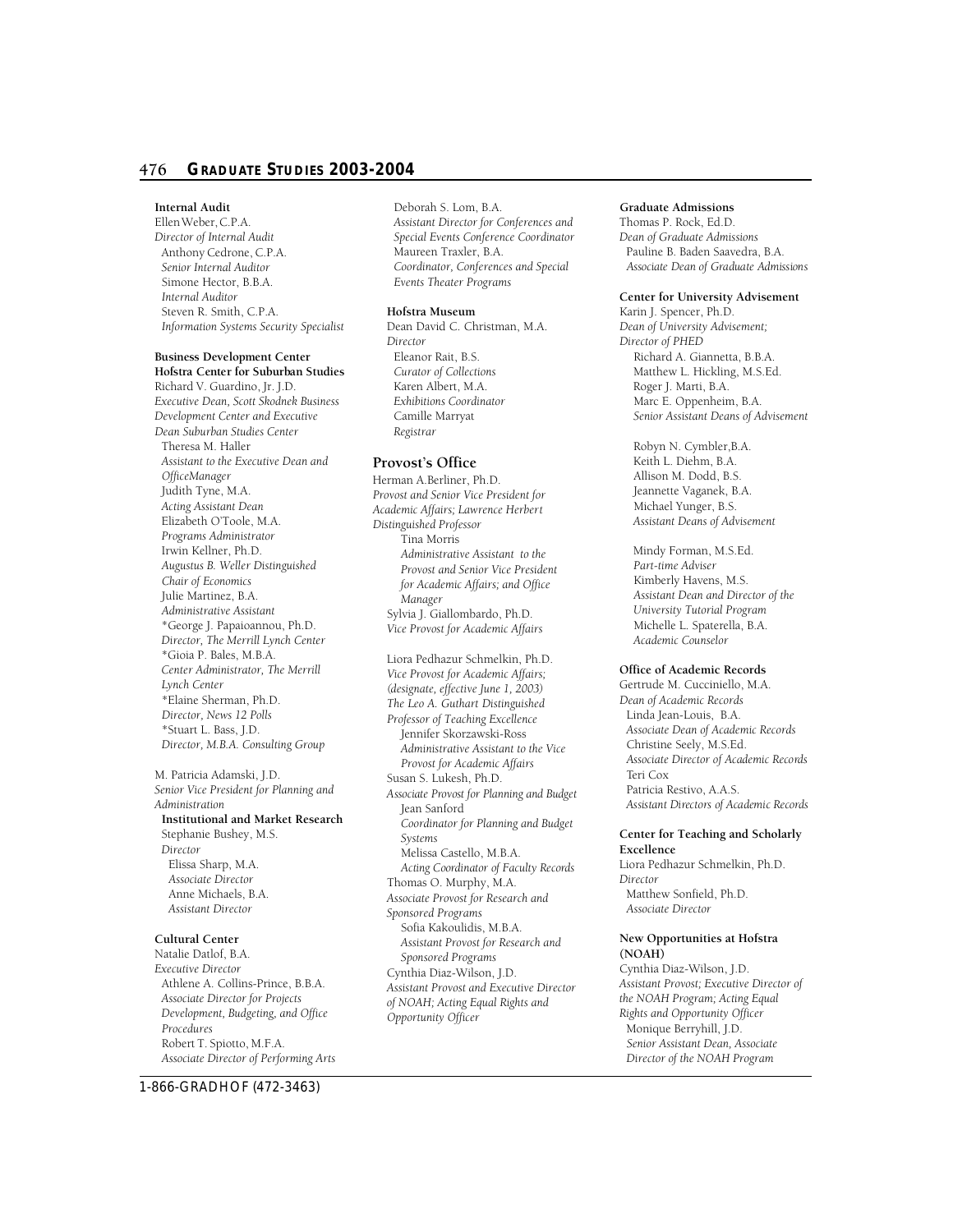# **IBIU] HOFSTRA UNIVERSITY**  *GS Graduate Studies* **<b>AD AD AD AD AD AD AD IN STAFF**  $\frac{477}{47}$

Nadine Brown, B.A. Baraka Corley, B.A. *Assistant Deans*  Roland Jean Charles, B.A. *Director of Developmental Studies* 

#### **Saltzman Community Services Center**

*Clinical Services*  Marriage and Family Therapy Clinic Joan D. Atwood, Ph.D. *Director* 

Psychological, Evaluation, Research, and Counseling Clinic Joseph R. Scardapane, Ph.D. *Director* 

Student and Career Counseling Services John G. Guthman, Ph.D. *Director* 

Reading/Writing Learning Clinic Alan D. Flurkey, Ph.D. *Director* 

Speech-Language-Hearing Clinic Wendy Si1verman, M.S. *Director* 

#### **Diane Lindner-Goldberg Child Care Institute**

Donna Tudda, M.A., E.C.E. *Director* 

#### **Prior Learning/Credit By Examination**

Prior Learning Coordinator: \*Barbara Bohannon, Ph.D. Credit by Examination Coordinator: \*Barry N. Nass, Ph.D.

#### **Hofstra University Honors College**

Warren G. Frisina, Ph.D. J. Stephen Russel1, Ph.D. *Acting Deans* 

#### **College of Liberal Arts And Sciences**  Bernard J. Firestone, Ph.D*. Dean*  Helene Morris *Administrative Assistant to the Dean*

*of the College of Liberal Arts and Sciences* 

Barbara Bohannon, Ph.D. Steven Costenoble, Ph.D. Barry N. Nass, Ph.D. *Associate Deans* 

Animal Laboratory; Biology Laboratories Dennis M. Burke, M.B.A. *Director* 

Chemistry Laboratories

Language Laboratory Mustapha Masrour, M.Ed. *Director* 

Center for the Study of Labor and Democracy Gregory DeFreitas, Ph.D. *Director* 

Engineering Department John LeGault *Laboratory Supervisor* 

English Language Program George L. Greaney, Ph.D. *Director* 

Psychological Evaluation, Research, and Counseling Clinic Joseph R. Scardapane, Ph.D. *Director* 

Speech-Language-Hearing Clinic Wendy Silverman, M.S. *Director*  Heather Grossman, M.S. (Speech-Language) Nancy Mascia, M.A. (Audiology) *Clinical Coordinators* 

\*Gail Bender, M.A. (Speech-Language) \*Melissa Fitzgerald, M.A. (Speech-Language) \*Andrea Harmon, M.A. (Audiology) \*Barbara Hartford, M.A. (Speech-Language) \*Beth Ann Kendricks,M.S. (Speech-Language) \*Barbara Lederer, M.S. (Speech-Language) \*Peggy Levitan, M.A. (Speech-Language) \*Linda Orgel, M.A. (Speech-Language)

\*Mary Zito-Finn, M.A. (Audiology) *Clinical Supervisors* 

#### **Library**

Daniel R. Rubey, M.L.S., Ph.D. *Dean of Library and Information Services*  Carol Sasso *Manager of the Office of the Dean of Library Services* 

Elena Cevallos, Ph.D. *Assistant Dean; Chairperson of Reference* Rosemary Burgos, M.S.L.S. *Access Services Coordinator*  David Dapogny, M.F.A. *Director of Media Services*  Howard Graves, M.L.S.; M.A. *Senior Assistant Dean of Library Systems; Acting Chairperson of Technical Services* Joshua P. Liebman, B.A. *Technica1 Coordinator*  Geri Solomon, M.A. *University Archivist/Conservator Interim Director, Long Island Studies Inst./Rare Books and Mss.* 

Twentieth Century Literature Lee Zimmerman, Ph.D. *Editor* 

F. Scott Fitzgerald Newsletter and F. Scott Fitzgerald Review Ruth M. Prigozy, Ph.D. *Editor* 

Leviathan: A Journal of Melville Studies and Melville Society Extracts John L. Bryant, Ph.D. *Editor* 

#### **New College**

David C. Christman, M.A. *Dean*  Heidi Contreras, M.S. *Senior Assistant Dean and Master of Arts Program Administrator*  Melissa Cheese, M.S. *Administrative Associate and University Without Walls Administrator*  Alex Adragna, B.A. *Administrative Associate for Technology Administrator*  Rene Giminiani-Caputo, B.A. *Senior Administrative Associate*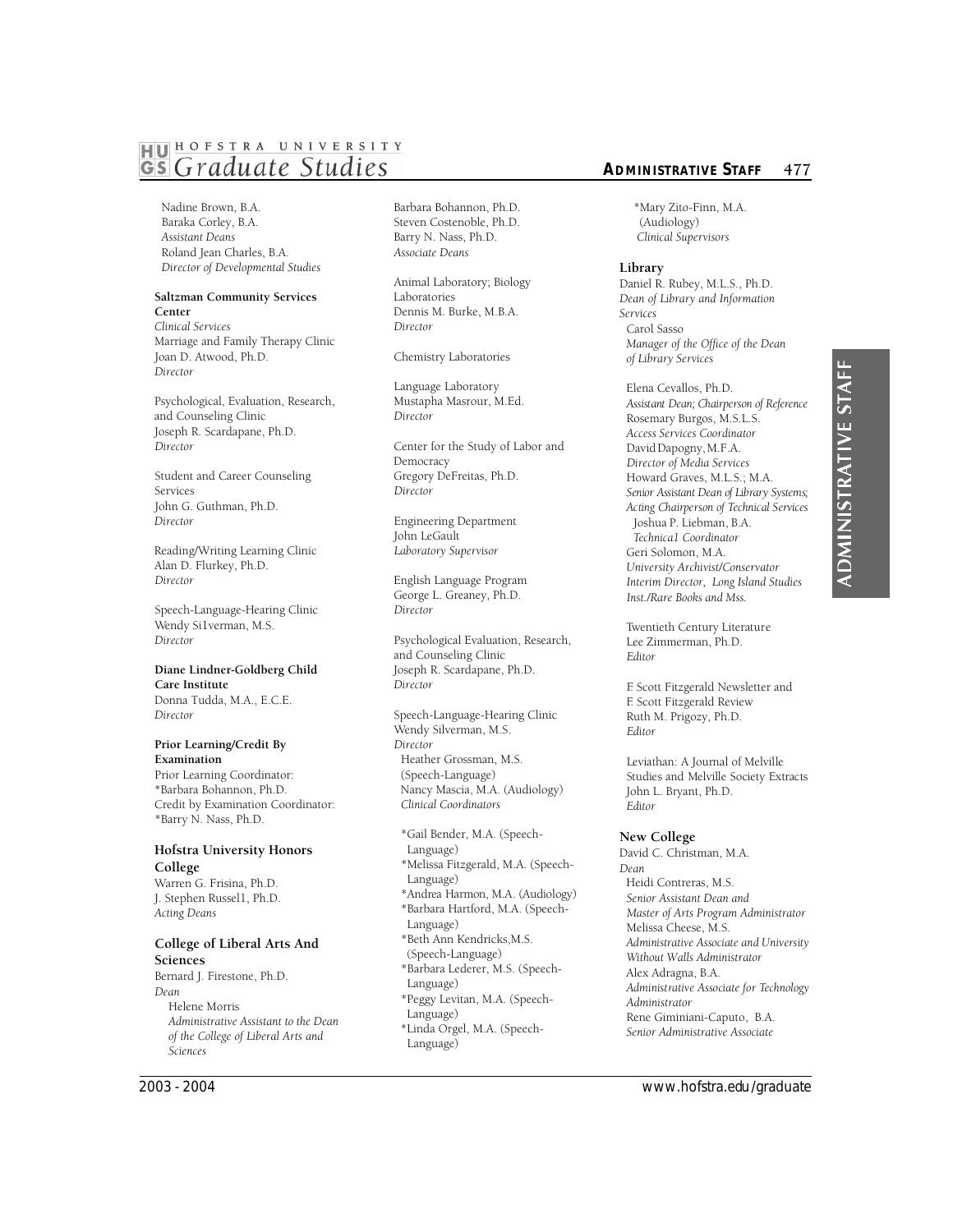#### **478 GRADUATE STUDIES 2003-2004**

Robert L. Hall, Ph.D. *Special Academic Adviser to the Dean*  Jeffrey Romano, B.A. *Director, New College Theater* 

#### **Zarb School of Business**

Ralph S. Polimeni, Ph.D. *Dean; Chaykin Endowed Chair in Accounting*  Robert E. Brockway, B.S. *Special Assistant to the Dean*  Anil Mathur, Ph.D. *Associate Dean*  Patricia E. Green, Ed.D. *Senior Assistant Dean for Undergraduate Programs*  Rose Anne Manafredi,M.A. *Senior Assistant Dean for Administration, Curriculum and Personnel*  Stuart L. Bass, J.D. *Director of Graduate Programs*  Maria C. McCarey, B.A. Lisa Welch, B.A. *Assistant Directors of Graduate Programs*  Barry Berman, Ph.D. *Director of the Executive M.B.A. Program*  Brian Caligiure, B.B.A. *Computer Facilitator*  John A. Hardiman, Ph.D. *Director, Zarb School Instructional Networking Laboratory* 

## **School of Communication**

George L. Back, Ph.D. *Dean*  Laurie Felix, A.A.S. *Administrative Coordinator for Planning and Budget*  Cliff Jernigan, Ph.D. *Associate Dean*  Carol J. Drummer, M.S. *Senior Assistant Dean*  Sybil S. Mimy, M.S.Ed. *Assistant Dean*  Timothy R. Fehmel, M.B.A. *Facilities Manager*  Randal K. Hillebrand, M.B.A. *Training Coordinator*  Bruce Avery, M.A. *General Manager, NKHU*  Joel Meyer, B.S. *Operations Manager, NRHU*  Joseph DeRosa *Audio Engineer* 

John P. Kopp, B.S. Victoriano M. Lazo, B.S. Joseph J.Valerio, B.S. *Video Engineers*  Daniel Moratti, B.A. *Evening/Weekend Supervisor* 

#### **School of Education and Allied Human Services**

James R. Johnson, Ph.D. *Dean*  Penelope J. Haile, Ph.D. *Associate Dean*  Jane Goldman, M.S.Ed. *Senior Assistant Dean of External Relations and Director of Field Services* Karleen Edwards, M.A. *Assistant Dean for Advisement and Certification Officer*  Michael Ayewoh, Ph.D. *Assistant Dean for Special Programs* 

**Diane Lindner-Goldberg Child Care Institute**  Donna Tudda, M.S., E.C.E. *Director* 

**Center for the Study of Attitudes Toward Persons With Disabilities**  Daniel Sciarra, Ph.D. *Coordinator* 

**Reading/Writing Learning Clinic**  Alan D. Flurkey, Ph.D. *Director* 

**Marriage and Family Therapy Clinic** Joan D. Atwood, Ph.D. *Director* 

**Upward Bound, S.T.E.P.**  Michael Ayewoh, Ph.D. *Executive Director* 

**Liberty Partnership Program**  Ruth Redlener, B.A. *Director* 

#### **School of Law**

David N. Yellen, J.D. *Dean; Max Schmertz Distinguished Professor of Law*  Marshall E. Tracht, J.D./M.B.A. *Vice Dean and Professor of Law*  Yvonne V. Atkinson, A.A. *Office Manager and Paralegal, Law School Clinical Program* 

Senior Assisant Dean for Student Affairs Lisa Herman, B.A. *Grantwriter and Coordinator for the Center for Children, Families and the Law*  Lauren V. Chite, J.D. *Director of Student Affairs*  John R. Cooney, J.D. *Supervising Attorney for Clinical Programs*  Marjorie M. Daniels, B.A. *Assistant Dean for Academic Records and Registrar*  Rosemary Ferrucci, M.S. *Director of Financial Aid*  Victor Futter, J.D. *Special Consultant to the Dean*  Oral C. Hope, M.S. *Assistant Registrar*  Theresa Hughes, J.D. *Supervising Attorney for Clinical Programs*  Kristin I. Kiepler, B.B.A. *Administrative Assistant to the Dean*  Caroline Levy, J.D. *Senior Assistant Dean for Career Services*  Deborah M. Martin, B.A. *Director of Law School Admissions*  Dawn M.Marzella, M.S. *Director of Special Projects and Supervisor of Support Staff*  Jessica McAleer, M.S. *External Relations Officer*  Gary Moore, B.S. *Assistant Dean for Law School Information Systems*  Orlando Pichardo, B.B.A. *Law School Report Writer/Trainer*  Fay L. Rosenfeld, J.D. *and Executive Director of International and Comparative Law Programs*  Nancy Rudolph, B.S. *D i rector of Law School Alumni Relations*  Diane Schwartzberg *Director of Career Services*  Margaret Sirot, M.S. *Assistant Dean for External Relations*  Tina M. Sneed, M.A. *Assistant Dean for Enrollment Management*  Peter T. Spiro, J.D. *Associate Dean for Faculty Development and Professor of Law*  Kathryn E. Stein, J.D. *Supervising Attorney for Clinical Programs*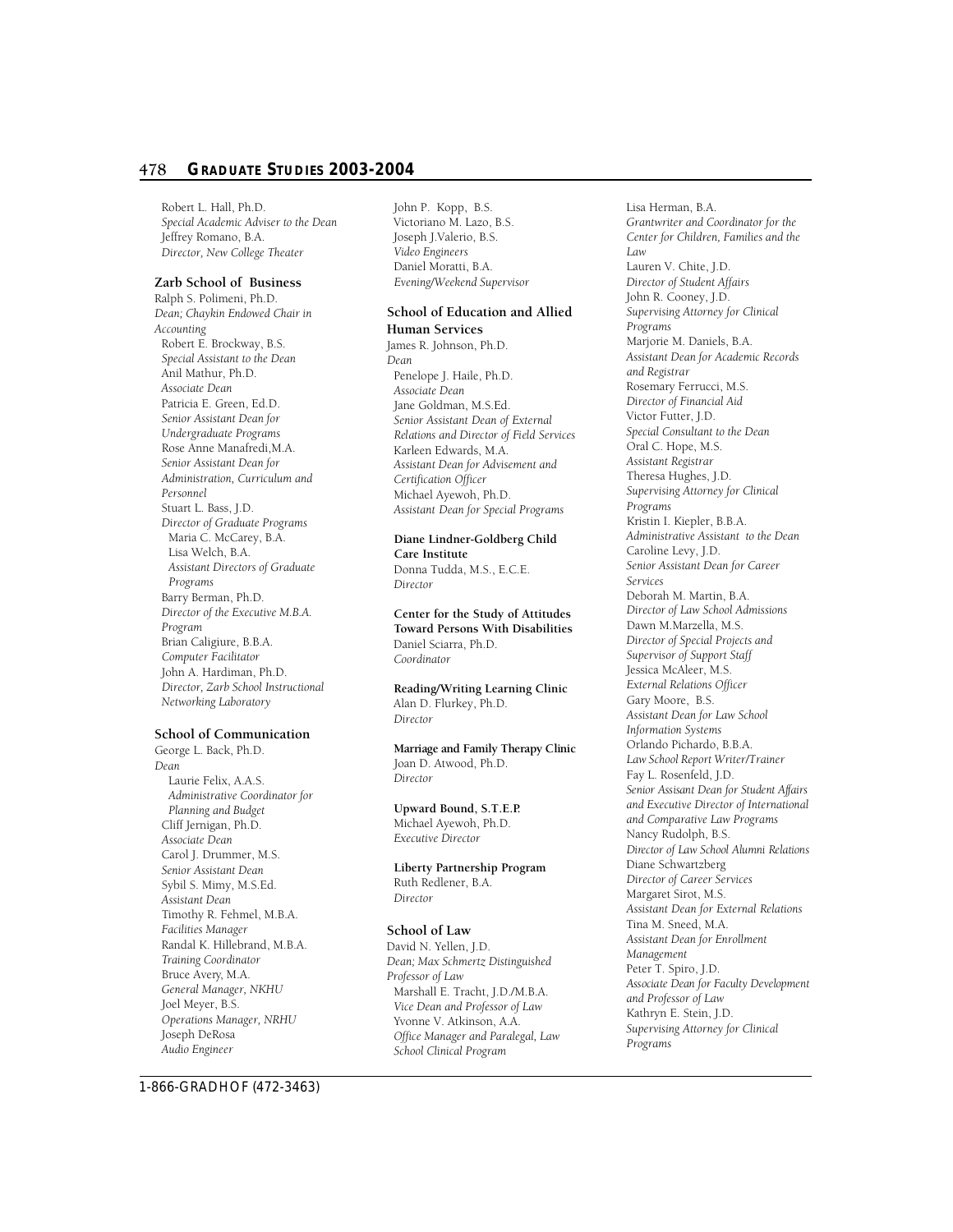# **IBIU] HOFSTRA UNIVERSITY**  *GS Graduate Studies* **<b>AD AD AD AD AD AD AD IN STAFF**  $\frac{479}{49}$

Tamara Stephen, J.D. *Director of Public Sector Career Planning*  Florence Moise-Stone, J.D. Director of Multicultural Student Affairs Judith F. Anspach, J.D. *Associate Dean for Information Resources and Professor of Law*  C. Peter Chao, M.L.S. *Catalog Librarian*  Dominick J. Grillo, J.D. *Head of Electronic Services*  Patricia Ann Kasting, J.D. *Reference Librarian*  Cindie Leigh, J.D. *Reference Librarian*  Rou-Chia Lin, M.L.S. *Acquisitions/Serials Librarian*  Linda Russo, M.L.S. *Head of Technical Services, Law Library*  Lisa A. Spar, J.D. *Head of Public Services, Law Library*  Peter Waienta, J.D., M.L.S. *Reference Librarian/Access Services* 

#### **School for University Studies**

David C. Christman, M.A. *Dean*  Samantha Quattrucci, M.A. *Assistant Dean*  Annette Sandhaas, B.A. *Administrative Associate*  Elizabeth Unruh, Ed.D. *Director, Freshman Division*  Linda DeMotta, M.S. *Director, Program for Academic Learning Skills (PALS)*  Douglas R. Friedlander, Ph.D. *Coordinator of the Writing Program*  Jennifer Loscialpo, M.A. *Teaching Administrator, Transfer-Division and Degree Division*  Pamela Mason-Egan, M.A. *Assistant Director, PALS Division* 

## **University College for Continuing Education**

Rosann Kelly, M.B.A. *Acting Executive Director of UCCE; Associate Dean for Systems and Budgets*  Judith Burke, M.A. *Associate Director for Student and Administrative Services*  Debra J. Collins, B.A. *Director of Marketing*  Valerie Conigliaro, B.A. *Director, Information Systems* 

#### **Division of Professional Development**

Marion Flomenhaft, M.S. *Director, Allied Health Programs*  Colleen Slattery, M.S. *Director, Center for Business Studies*  Kenneth A. Newman, D.D.S. *Associate Director, Computer Studies*  Lisa McCluskey, J.D. *Director, Legal Studies: Paralegal and Legal Nurse Consulting*  Roxanne Fernandez *Coordinator* 

#### **Division of Continuing Education**

Marion Flomenhaft, M.S. *Director, Liberal Arts Studies*  Judith H. Reed, M.A. *Associate Director; Coordinator, Test Review Programs*  Janice Sawyer, Ed.D. *Assistant Dean/Director, Professionals and Executives in Retirement Division of Youth Programs*  Terence G. Ryan, P.D. *Director, Summer Camps*  Frances Bruscino *Assistant Director, Summer Camps*  Janice Sawyer, Ed.D. *Assistant Dean/Director, Saturday Classes for Young People* 

#### **Vice President For Campus Life**

Holly J. Seirup, Ed.D. *Vice President*  Patricia A. Brady *Administrative Assistant to the Vice President for Campus Life* 

Denise A. Kouril *Director of Campus Life Operations*  Rosemary Lenahan *Administrative Assistant to the Director of Campus Life Operations*  Michael D. Ogazon, B.B.A. *Associate Director of Campus Life Operations*  Mary Beth Jacovides, B.A. *Associate Director of Campus Life Special Projects*  Jeran Anne Smith *Associate Director of Campus Life Events* 

**Sales, Marketing, and Promotion**  Vivian Passuello *Coordinator of Sales and Marketing for Campus Life* 

#### **Arboretum**

Eve Glasser, B.A. *Director of Friends of the Arboretum*  **Conference Services**  Christopher Adams, M.S.Ed. *Director of Events Management*  Joanne Felix **Associate Director of Conference Services** 

#### **Scheduling**

Kathleen S. Dwyer, M.S.Ed. *Associate Director of Event Management Systems*  Martin Gonzalez, B.A. *Associate Director of Events Management Planning* 

#### **Media Service-Special Events**

Shaun Saylor, B.F.A. *Manager of Audio Visual Services* 

#### **Planning and Budget**

Christopher Westby, M.B.A. *Director of Campus Life Planning and Budget*  Scott Singhel, M.A. *Coordinator of Information Systems* 

#### **Design and Construction**

George Saunders, B.S. *Director of Campus Planning, Design and Construction* 

#### **Dean of Students**

Gina-Lyn Crance, M.Ed. *Dean of Students*  Johanna Ceccarini *Administrative Assistant to the Dean of Students*  Lynda J. O'Maliey, M.B.A. *Associate Dean of Students* 

#### **Student Activities**

Anita Ellis, M.S. *Assistant Dean of Students and Director of Student Activities*  Arianne Berritto, B.A. Dennis Camacho, M.A. *Assistant Directors of Student Activities* 

#### **Recreation and Intramurals**

Patricia Montagano, M.S.Ed. *Senior Assistant Dean of Students and Director of Recreation and Intramurals*  Christopher Cascio, B.B.A. *Associate Director*  Nicholas Marcantonio, B.B.A. *Assistant Director*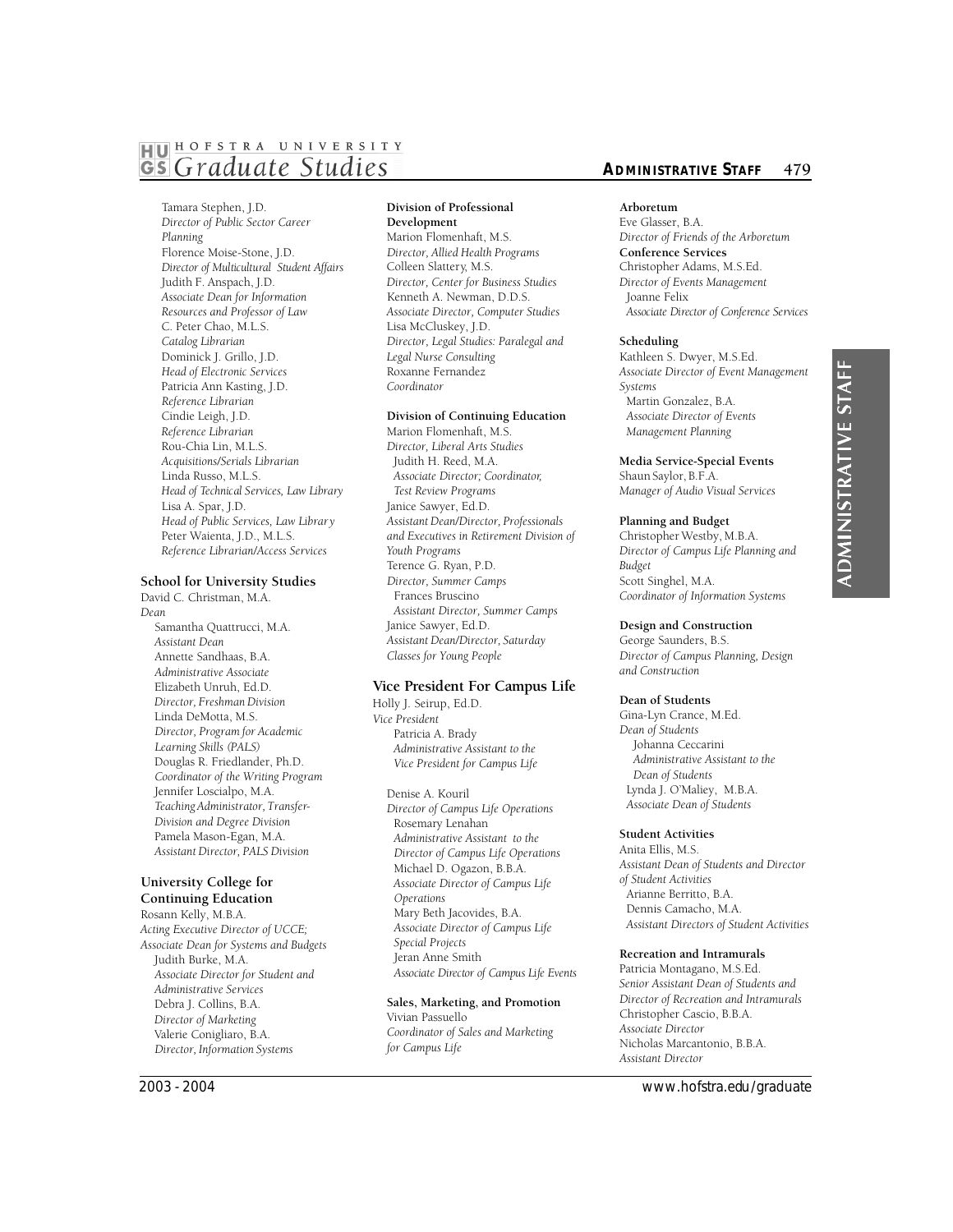#### **480 GR A D UAT E ST U D I E S 2 0 0 3 - 2 0 0 4**

#### **International Students**

Jennifer Marsalis *Director of International Students*  Suzanne A. McFarlane, M.S. *Assistant Director of International Students* 

#### **Residential Life**

Cheryl Betz, M.Ed. *Director*  Maryanne Pavlick, M.A. Patti Kirk, M.A. Craig Hauser, M.S. *Assistant Directors*  Novia Whyte, B.B.A. *Housing Services Coordinator*  Dolores Hancock *Assistant to the Director*  Colleen Chase, M.A. Keri Galante, M.S. *Complex Directors* 

#### **Office of Freshman Advancement**

Jennifer Boscarino-Green, M.S.Ed. *Assistant Dean of Students and Director of Freshman Support Services*  Leah Cassellia, B.A. Stanley Cherian, M.A. *Assistant Deans of Freshman Advancement* 

#### **Office of Spirit Support**

Edward A. Lynch, M.S. *Assistant Dean of Students* 

**Wellness Center**  Maureen Houck, RN,MS,FNP *Director of the Health/Wellness Center* 

### **Facilities Management and**

**Operations Sport Facilities**  Larry Bloom, M.S.Ed. *Director of Sport Facilities*  Anne Combes-Bailer, M.S.Ed. *Associate Director*  Cornelius Collins, B.S. Colm Kennedy, A.A. *Assistant Directors* 

#### **Public Safety**

Edward N. Bracht, M.S.Ed. *Director of Public Safety*  Nancy Vannata *Administrative Assistant*  Charles Forrest, A.S. *Associate Director of Public Safety* 

Mercedes Ravelo, J.D. *Assistant Director of Residential Operations*  John O'Mailey *Assistant Director of Patrol and Investigation*  William Shuart, B.A. *Assistant Director of Traffic and Transportation* 

#### **HofstraCard Services**

Christopher Westby, M.B.A. *Director* 

#### **University Technical Services**

Edward Scanlan *Director*  John Lakotta *Electronic Maintenance Engineer*  Gioacchino D'Aleo Tom Vogel *Electronic Technical Engineers* 

#### **Physical Plant Department**

Richard Drury *Director*  Michael King *Associate Director*  Andrew Hrynyshyn, B.S. *Technical Assistant*  Richard Leddy, M.B.A. *Assistant Director for Central Utilities Plant*  Teresa Greis, M.S. *Energy Control Manager* 

Frank McCluskey, B.B.A. *Director of Environmental Safety*  Kenneth Tyler, B.S. *Associate Director*  John Skura *Director of Warehousing and Supply Service*  Fred Soviero, A.A.S. *Director of Grounds and Landscaping*  Patrice Dimino, B.S.A. *Landscape Designer/Assistant Curator*  Michael S. Goldberg, B.S. *Director of Information Systems for Operations in Campus Life*  John DiGregorio, A.A.S. *Director of Dining Services* 

#### **Vice President for Enrollment Management**

Gigi Lamens, M.A.

*Vice President*  Barbara B. Probeyahn B.S. *Administrative Assistant*  Susan Reantillo, M.A. *Assistant Vice President for Enrollment Management* 

#### **Admissions**

John Steven Kerge, M.S. *Executive Dean of Admissions*  David M. Flynn, M.A. *Dean of External Affairs for Admissions*  William DePeppe, M.A. Thomas J. Martin, M.S. Frank Petrulla, M.A. *Counselors*  Jessica Anderson, M.A., Ed.M. *Dean of Undergraduate Admissions Operations*  Ely Kaplan, B.A. *Associate Dean of Information Systems and Research*  Matti Rehman, B.A. *Assistant Director of Information Systems and Research*  Jane LaRocco, B.A. *Associate Dean of Admissions*  Andrea Nadler, B.A. James McCabe, B.A. *Senior Assistant Deans of Admissions* 

Megan Connors, B.A. Melissa Lopez, B.A. Cherise Ogle, B.A. Alana Peterson, B.A. *Assistant Deans for Admissions* 

Carola Bryson, B.A. Jill O'Sullivan *Part-time Counselor* 

Patricia Cunningham, B.A. *Associate Dean of Transfer Admissions*  Maria Campanella, M.A. *Associate Dean of Admissions*  Melanie McAuliffe *Events and Publications Manager*  Ruth Guerrero, B.A. *Transfer Evaluator*  Damon Horton *Admissions Staff Coordinator*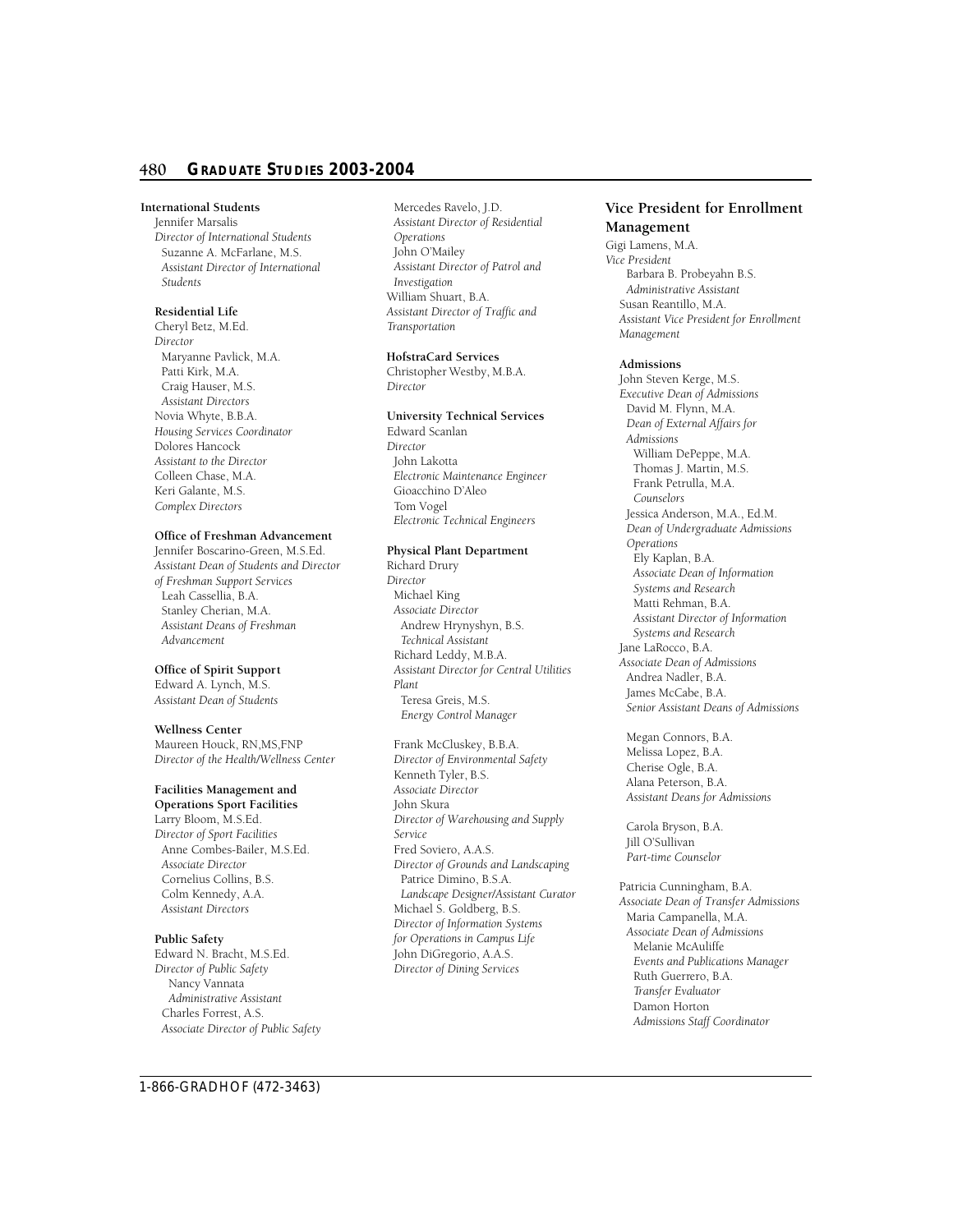# **IBIU] HOFSTRA UNIVERSITY**  *GS Graduate Studies* **<b>AD AD AD AD AD AD AD IN STAFF**  $481$

#### **Financial Aid**

Suzanne H. Tang, M.B.A. *Senior Associate Director of Financial Aid Operations*  Mildred Santiago O'Keefe *Senior Associate Director of Financial Aid*  Donna Miranda, B.S. *Technical Director of Financial Aid*  Kay Prainito *Associate Director of Financial Aid*  Shana Schwartz, B.A. *Assistant Director of Financial Aid*  Hussain Ahmad, M.B.A. *Assistant Dean of Financial Aid*  Christopher Scimone, B.A. Donna A. Finnen, M.B.A. *Financial Aid Counselors*  Adenike Akintobi *Assistant Director of Information Systems* 

#### **Vice President for Information Technology**

Robert W. Juckiewicz, M.S. *Vice President*  Linda J. Nelson, M.B.A. *Vice Dean of Administrative Computing* 

#### **Management Systems Design**

Martin Gross, M.A. Linda Ilovic, A.A.S. *Project Leaders*  Brian Collins, B.A. Maria Cudabac, B.S. Willian Jerold, A.A.S. Mohammad Joudah, A.A.S. Susan Klugman, M.S. Rosane Mordt Penny Piro, B.S. David Urcan, B.S. Thomas Wagner *Analysts/Progranmers* 

#### **Production Control**

Eric Beckler *Production Control Supervisor* 

#### **Operations**

Stuart Reisman, B.A. *Operations Supervisor* 

#### **Network & Systems Services**

Daniel Yu, B.S. *Manager of Systems*  Bruce Carlson, A.A.S. Steve Greenwald, B.B.A. *Project Managers* 

Peter DiFiore, M.S. *Systems/Database Administrator*  Jason Burgoyne, B.S. Jeffrey Colasacco, M.B.A. Allon Massil Raymond McClure, B.B.A. Mauro Nicoletto, B.A. James Walker, B.B.A. Toon-Chien Wong, B.A. *Network & Systems Support Specialists* 

Laurie Harvey, M.B.A., P.O., M.I.S. *Associate Dean of Administrative Computing*  **Help Desk**  Michael Nickich *Manager of the Help Desk*  Ceasar Trinidad, E.B.A. *Assistant Manager of the Help Desk*  Frank Gallo Keith Hum, E.B.A. Kenny Lo, B.S.

Richard Suh *Help Desk Coordinators* 

#### **Student Computing Support Services**

James R. Shuart *Manager of Student Computing Support Services*  Noah Broadwater, B.A. *Assistant Manager of Student Computing Support Services*  Rafal Czpapski, B.A. Joshua Fedor, B.B.A. -<br>Jason Ilardo, B.S. *Technica1 Coordinators*  Steven Giovino, B.A. *Training Coordinator* 

#### **Technological Services**

Paige Sicari, B.A. *Manager of Technological Services*  Seth Berkowitz George Raab Rose Diaz, B.S. Joseph Reggi Aida Santiago *End-User Support Specialists*  Arthur Mikowski *Inventory and Quality Control Specialist*  Andrew Reina, A.A.S. *Tech Services Second Line Specialist* 

Anneliese Payne, Ph.D. *Associate Dean of Faculty Computing Support*  **Faculty Computing Support**  Harry Baya, M.S. *PCS Service Coordinator for Computer* 

*Laboratory Services*  Kathrina Broadwater, B.A. *Instructional Technology Specialist*  Bary Germond *PCS Service Coordinator for Multi-Media Services*  David A. Klein, Ph.D. *Senior PCS Service Coordinator of Networking Services*  Sherry M. Ross, M.B.A. *Senior PCS Services Coordinator for Faculty/Student Outreach*  Jeanine Schaefer, B.A. *Instructional Technology Specialist* 

#### **Academic Technology Advancement**

Alessandro Adranga, B.A. *Instructional Technology Facilitator New College and School for University Studies*  Brian Caligiuire, B.B.A. *Instructional Technology Facilitator Frank G. Zarb School of Business*  Paul Carson, M.A. *Instructional Technology Facilitator Hofstra College of Liberal Arts and Sciences*  Matthew P. Fremstad, B.S. *Instructional Technology Facilitator School of Communication*  Melissa Ghafarian, B.B.A. *Instructional Technology Facilitator School of Education and Allied Human Services*  Alexander Smiros, B.S. *In s t ructional Technology Facilitator Hofstra College of Liberal Arts and*   $Sciences$ 

Lanny Udey, Ph.D. *Associate Dean for Internet Technology*  **Internet Technology**  Brian Ferris, B.S. *Web Technical Coordinator*  Kevin Pechin, B.B.A. *Web Advanced Technology Coordinator*  Michael Wagner, B.S. *Web Design Coordinator*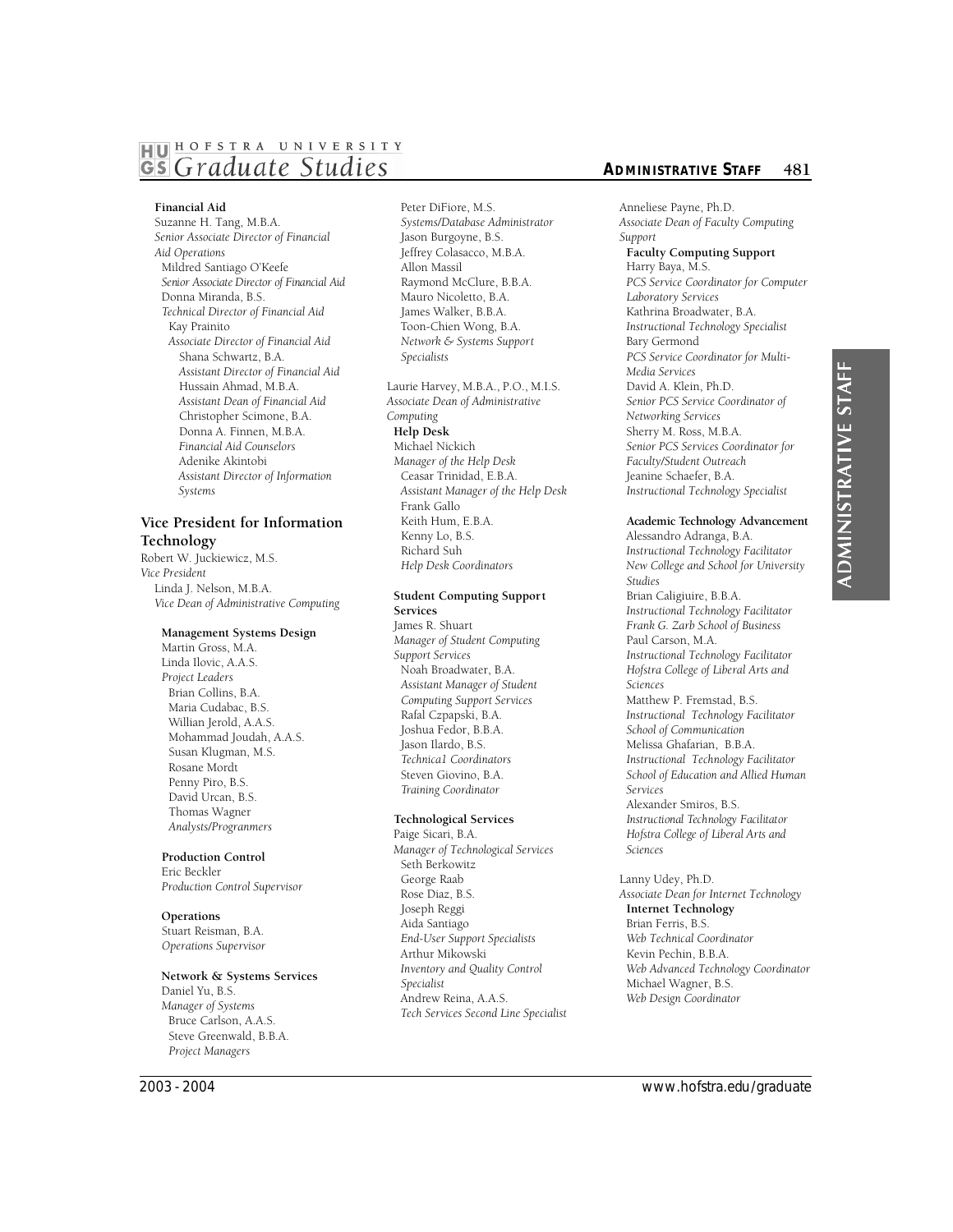#### **482 GRADUATE STUDIES 2003-2004**

#### **Telecommunications**

Matthew Fucco, B.B.A. *Manager of Telecommunications*  Joseph Dalto Henry Meyer, B.A. Robert Trusheim, A.A.S. Telecommunications Technicians Christopher Harvey Peter Trimarchi, B.B.A. *Telecommunications Network Specialists* 

#### **Vice President for Development**

Michael A. D'Amato, B.B.A. *Vice President*  Bridget DelGaudio.. A.A.S. *Administrative Assistant*  Jamison Skala, B.B.A. *Assistant Director for Scholarships and Endowments*  Denise J. Bedeian, M.S.Ed. *Director for Development*  Erica Kane. B.S. *Administrative Assistant*  Carmen Secada *Special Events Coordinator*  Traci Fonville, B.A. *Development Coordinator*  Noelle Hylton, B.A. *D i rector for Alumni Development Systems*  Gabrielle A. McCartin, A.A.S. *Director for Development Accounts*  Linda E. Mondello, B.S. *Director for Education Resources*  George Richardson, M.B.A. *Director for Planned Giving and Director of the Annual Fund*  Jeanne McElwain, B.A. *Administrative Assistant*  Jennifer C. Amodeo, M.Ed. *Assistant Director for the Annual Fund*  Debra Zelinger *Development Associate*  Benjamin R. Vogt, M.P.A. *Director for Major Gifts*  Janet Sheridan, B.A. *Administrative Assistant* 

#### **Alumni Relations**

Margaret A. Shields, B.S. *Executive Director for Alumni Relations*  Anna D'Aleo, B.A. *Administrative Assistant*  James W. Cusack, M.B.A. *Director for Alumni Relations*  Gwendolyn A. Wade, A.A.S. *Administrative Assistant* 

Anthony Canino, B.B.A. *Associate Director for Alumni Relations*  Amy L. Buhler, B.B.A. *Assistant Director for Alumni Relations*  Tara M. Vassailo, M.S.Ed. *Director for Alumni Programs* 

#### **The Career Center**

Marvin E. Reed, Ph.D. *Director for The Career Center*  Enza Vario *Administrative Assistant*  Suzanne L. Dagger, M.P.A. *Associate Director for The Career Center*  Lisa Kellerman, M.S.Ed. *Assistant Director for the Career Center*  Jennifer Ruggiero, M.Ed. *Assistant Director for the Career Center* 

#### **Vice President for University Relations**

Michael B. DeLuise, B.A. *Vice President*  Ginny S. Greenberg, B.A. *Director of University Relations*  Susan M. Shareef, B.A. *Associate Director of University Relations*  Mary L. Schmitt *Director of Hofstra Advertising*  Ann M. Cornelius *D i rector of University Relations Planning and Budget*  Jimena Cote, A.A. *University Relations Coordinator* 

#### **Internet Marketing**

Walter Ebe, B.A. *Senior Director of Internet Marketing*  Stacey Franzke, B.S. *Electronic Information Administrator* 

#### **Theater Programs**

Albert L. Passuello, B.A. *Director of Theater Facilities and Executive Producer of Cultural Center Theater Productions*  Robert T. Spiotto, M.F.A. *Assistant Director, Hofstra USA*  David J. Markley, M.F.A. *Director, West End Theatre*  Brian Canase, B.A. Peter Hague, B.A. Alan Pittman, B.A. *Assistant Technical Directors*  Stacy Lane, B.A. *Theater Facilities Manager* 

Deidre McGuire, M.F.A. *Coordinator, Costume Design* 

#### **Athletic Communications**

James B. Sheehan, B.A. *Associate Athletic Director of Athletic Communications*  Jeremy S. Kniffin, B.A. *Senior Assistant Director of Athletic Communications*  Stephen A. Gorchov *Assistant Director of Athletic Communications* 

#### **Athletic Publications**

Leonard M. Skoros, B.S. *Director* 

#### **Hofstra Video Productions**

Leonard Thon, B.F.A. *Associate Director of University Relations and Producer/Director of Hofstra Video Productions*  Brian Potts, B.A. *Assistant Producer of Hofstra Video Productions* 

#### **Publications and Printing**

Vicki L. Dwyer, B.A. *Director of Publications and Printing*  Kelvin Fonville *Creative Director of Publications*  Cheryl McBride, M.S. *Production Manager*  Mary Droppa, B.F.A. Elvia L. Reynolds, B.A. Heather Rysanek, B.S. Dana M. Siljander, B.T. *Graphics Artists* 

#### **University Editing Office**

**University Bulletins**  Lillian Stecher *Editor*  Joshua N. Hilson, B.A. *Administrative Assistant*  Kimberly A. Orlic, M.B.A. *University Editor* 

#### **Special Secretarial Services**  Linda A. Merklin *Supervisor*

**Mail Services**  Lou Bruno *Manager of Mail Services*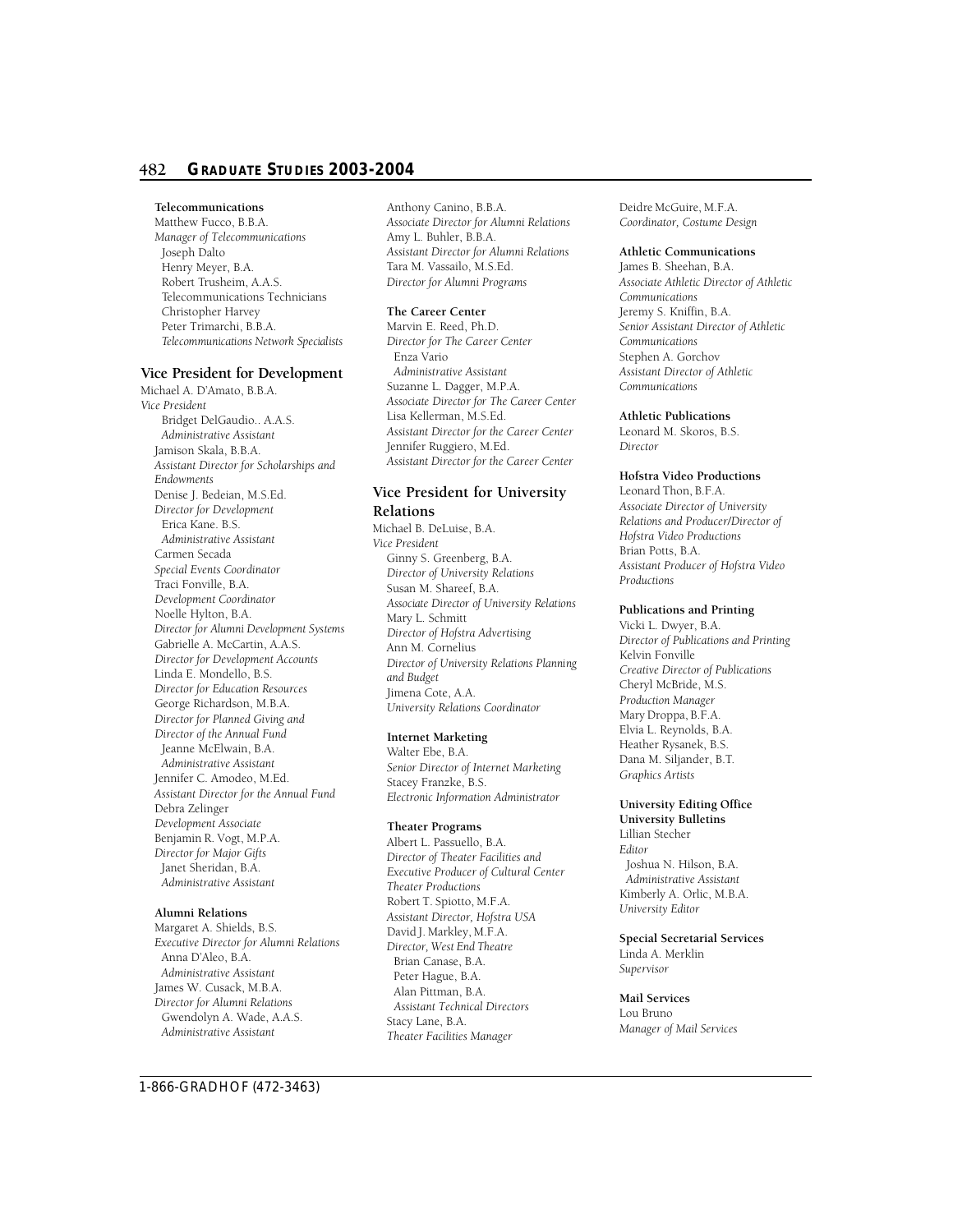# **IBIU] HOFSTRA UNIVERSITY**  *~ Graduate Studies*

## **Vice President for Financial Affairs and Treasurer**

Catherine Hennessy, M.B.A. *Vice President for Financial Affairs and Treasurer*  Regina M. Gilson *Administrative Assistant to the Vice President for Financial Affairs and University Treasurer*  James Spero, J.D., C.P.A. *Assistant Vice President for Financial Affairs*  John Noto, M.B.A. *Coordinator for Business Operations* 

#### Joel Geliebter, M.B.A., C.P.A.

*Assistant Treasurer*  Pat Lettini, M.B.A., C.M.A. *Director of University-Wide Banner Student Implementation*  Brian Kaspar, M.B.A. *Acting Director for Student Accounts*  Sean Cover, M.B.A. *Assistant Treasurer*  Marie Munroe, B.A. *Financial Analyst*  Richard Apollo, M.B.A., C.M.A. *Budget Director*  David Malanga, B.E.A. *Budget Analyst*  Sonja Maresca, C.P.A. *Director of Accounting*  Christine D'Amour, B.S. Jennifer Fedorczak, B.B.A. Virginia Coleman, M.B.A., C.P.A. Tara Hall, B.S. Accountants Marty Cascio Accounts Payable Supervisor

#### **Purchasing**

Craig DeOdene, B.S. *Director of Purchasing*  Rosemary McConkey, B.A. *Purchasing Agent*  Melissa Kelly *Purchasing Coordinator*  Karen Lettini

## **Bookstore**

Paul Sirianni *Bookstore General Manager*  Roberta Mirro *Bookstore Assistant General Manager* 

\_\_\_\_\_\_\_\_\_\_\_\_\_\_\_\_\_\_\_\_\_\_\_\_\_\_\_\_\_

\*Part-time

## **Payroll**

Michael Heischmann, A.S. Director of Payroll Mary Phillips *Assistant Payroll Director*  Joanne Bellissimo, B.B.A. Marie Fuller *Payroll Coordinators* 

#### **Vice President for Legal Affairs And General Counsel**

Dolores Fredrich, J.D. *Vice President and General Counsel*  Kathleen T. Zanoni, B.A. *Administrative Director*  Marie Huebner, A.A.S. Nichole Adams *Administrative Assistants* 

#### **Human Resources**

Evelyn V. Miller-Suber, M.P.A. *Director of Human Resources*  Carrie Gibbons, B.S. *Associate Director/Human Resources Information Systems Manager*  Lillian Colella, B.A. *Associate Director/Compensation Manager*  Terence Keach, B.A. *Pension Administrator*  Susan Czuwak, B.A. *Training and Development Coordinator*  Barbara T. Pace, J.D. *International Human Resources Specialist*  Harriet R. Rubenfeld, B.A. *Employee and Labor Relations Coordinator* 

#### **Medical Benefits Office**

Concetta Amalfitano *Medical Benefits Coordinator* 

#### **Student Employment Services**

Adrianne Sachs, M.S. *Associate Director of Human Resources and Director of Student Employment*  Roberta Frisch, M.A. *Assistant Director of Student Employment* 

#### **Office of Equal Rights and Opportunity**  Cynthia Diaz-Wilson, J.D. *Acting Equal Rights and Opportunity Officer*

**ADMINISTRATIVE STAFF 483**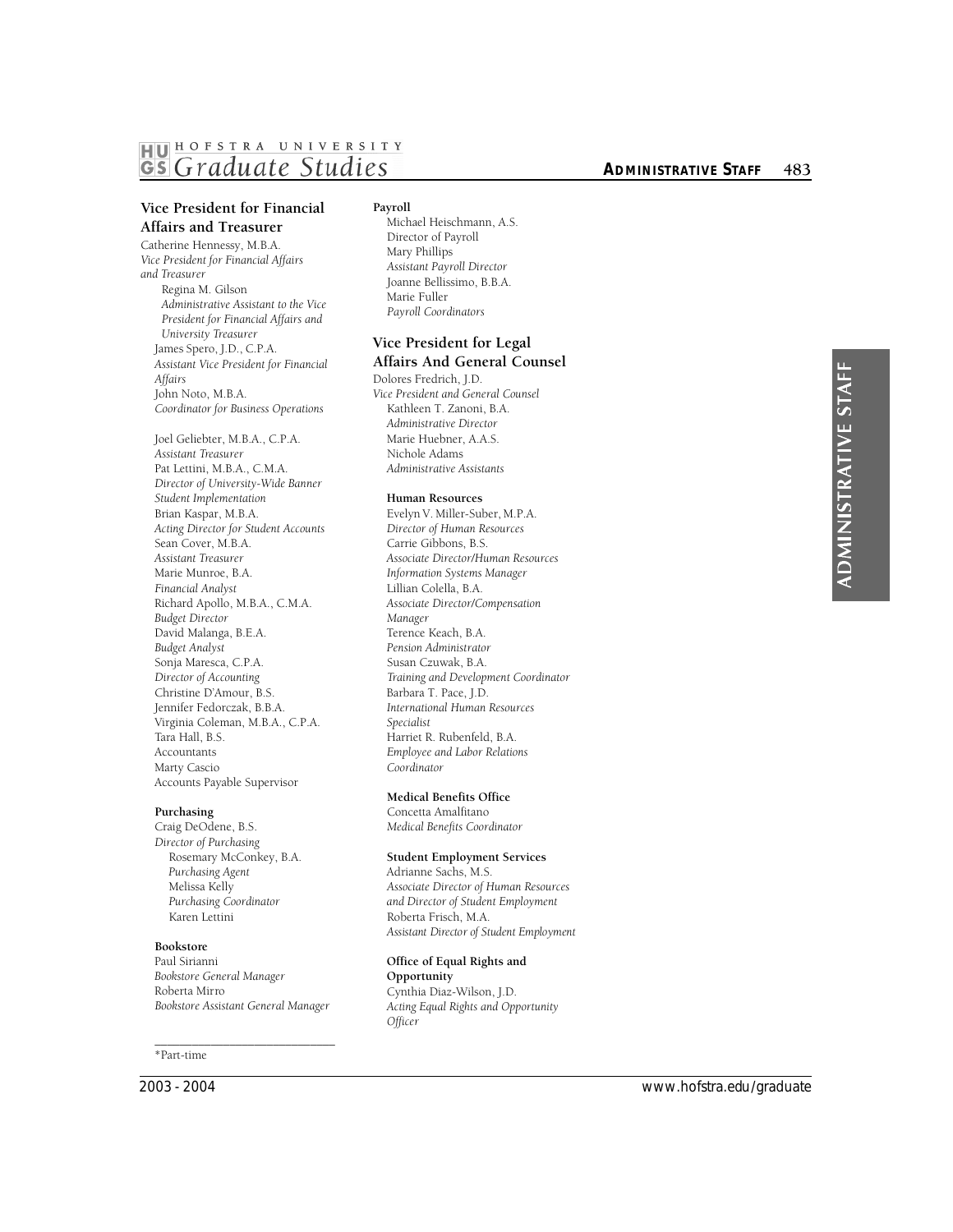# **NEW YORK STATE EDUCATION DEPARTMENT INVENTORY OF REGISTERED GRADUATE PROGRAMS HOFSTRA UNIVERSITY - DECEMBER [2](#page-0-0)002**

<span id="page-12-0"></span>Enrollment in other than registered or otherwise approved programs may jeopardize a student's eligibility for certain student aid awards.

| M.B.A.<br>06301<br>0502<br>Accounting<br>M.S.<br>Accounting<br>26716<br>0502<br>Accounting<br>M.S.<br>20949<br>0502<br>Accounting<br>M.S.<br>26711<br>0502<br><b>Adventure Education</b><br>Adv. Cert.<br>27751<br>0835.01<br>M.A.<br>Applied Linguistics (TESL) (Teaching English as a Second Language)<br>83107<br>1508<br>M.A.<br>Art "K-12" Teacher<br>06329<br>0831<br>Art "K-12" Teacher<br>M.S.Ed.<br>0831<br>06328<br>M.A.<br>1220<br>Audiology<br>77483<br>M.A.<br>1199<br>Bilingualism<br>06382<br><b>Bilingual Education</b><br>M.A.<br>26352<br>0808<br><b>Bilingual Extension</b><br>Adv. Cert.<br>26238<br>0899<br>Biology<br>M.A.<br>06292<br>0401<br>Biology "7-12"<br>M.A.<br>11234<br>0401.01<br>06295<br>Biology "7-12"<br>M.S.Ed.<br>0401.01<br>M.S.<br>21382<br>Biology<br>0401<br>M.B.A.<br>06342<br><b>Business</b><br>0838<br>M.A.<br>06343<br>0838<br><b>Business</b><br>M.S.Ed.<br>06345<br>0838<br><b>Business</b><br><b>Business (Education)</b><br>M.S.Ed.<br>27266<br>0838.01<br>Business Education (Business & Distributive Education)<br>M.A.<br>06338<br>0838.01<br>Business Education (Business & Distributive Education)<br>M.B.A.<br>06340<br>0838.01<br>M.S.Ed.<br>Business Education (Business & Distributive Education)<br>06341<br>0838.01<br><b>Business Computer Information Systems</b><br>M.B.A.<br>06306<br>0702<br>Chemistry "7-12"<br>M.A.<br>1905.01<br>06414<br>Chemistry "7-12"<br>M.S.Ed.<br>06413<br>1905.01<br><b>Childhood Education</b><br>M.S.Ed.<br>21218<br>0802<br>M.A.<br>77136<br>Comparative Literature<br>1503<br>M.S.<br><b>Computer Information Systems</b><br>22060<br>0702<br>M.A.<br>Computer Science<br>83234<br>0701<br>M.S.<br>87068<br>0701<br><b>Computer Science</b><br>M.A.<br>1099<br>Creative Arts Therapy<br>77260<br>Deaf Education<br>Adv. Cert.<br>21053<br>0812<br>Adv. Cert.<br>27752<br>Divorce Mediation<br>2104.10<br>Early Childhood Annotation<br>M.A.<br>21431<br>0802<br>Early Childhood Education<br>M.A.<br>26216<br>0823<br>Early Childhood Education<br>M.S.Ed.<br>26217<br>0823<br>Early Childhood Education & Childhood Education<br>M.S.Ed.<br>27531<br>0802<br>Early Childhood Special Ed.<br>M.S.Ed.<br>26353<br>0808<br>87346<br>0808<br>Early Childhood Special Ed.<br>M.S.Ed.<br>Early Childhood Special Ed.<br>Adv. Cert.<br>91423<br>0808<br><b>Educational Administration</b><br>M.S.Ed.<br>21883<br>0827<br><b>Educational Administration</b><br>Ed.D.<br>06323<br>0827<br>Adv. Cert.<br><b>Educational Administration</b><br>06322<br>0827 | Program Title | Award | Program Code | <b>Hegis</b> |
|-------------------------------------------------------------------------------------------------------------------------------------------------------------------------------------------------------------------------------------------------------------------------------------------------------------------------------------------------------------------------------------------------------------------------------------------------------------------------------------------------------------------------------------------------------------------------------------------------------------------------------------------------------------------------------------------------------------------------------------------------------------------------------------------------------------------------------------------------------------------------------------------------------------------------------------------------------------------------------------------------------------------------------------------------------------------------------------------------------------------------------------------------------------------------------------------------------------------------------------------------------------------------------------------------------------------------------------------------------------------------------------------------------------------------------------------------------------------------------------------------------------------------------------------------------------------------------------------------------------------------------------------------------------------------------------------------------------------------------------------------------------------------------------------------------------------------------------------------------------------------------------------------------------------------------------------------------------------------------------------------------------------------------------------------------------------------------------------------------------------------------------------------------------------------------------------------------------------------------------------------------------------------------------------------------------------------------------------------------------------------------------------------------------------------------------------------------------------------------------------------------------------------------------------------------|---------------|-------|--------------|--------------|
|                                                                                                                                                                                                                                                                                                                                                                                                                                                                                                                                                                                                                                                                                                                                                                                                                                                                                                                                                                                                                                                                                                                                                                                                                                                                                                                                                                                                                                                                                                                                                                                                                                                                                                                                                                                                                                                                                                                                                                                                                                                                                                                                                                                                                                                                                                                                                                                                                                                                                                                                                       |               |       |              |              |
|                                                                                                                                                                                                                                                                                                                                                                                                                                                                                                                                                                                                                                                                                                                                                                                                                                                                                                                                                                                                                                                                                                                                                                                                                                                                                                                                                                                                                                                                                                                                                                                                                                                                                                                                                                                                                                                                                                                                                                                                                                                                                                                                                                                                                                                                                                                                                                                                                                                                                                                                                       |               |       |              |              |
|                                                                                                                                                                                                                                                                                                                                                                                                                                                                                                                                                                                                                                                                                                                                                                                                                                                                                                                                                                                                                                                                                                                                                                                                                                                                                                                                                                                                                                                                                                                                                                                                                                                                                                                                                                                                                                                                                                                                                                                                                                                                                                                                                                                                                                                                                                                                                                                                                                                                                                                                                       |               |       |              |              |
|                                                                                                                                                                                                                                                                                                                                                                                                                                                                                                                                                                                                                                                                                                                                                                                                                                                                                                                                                                                                                                                                                                                                                                                                                                                                                                                                                                                                                                                                                                                                                                                                                                                                                                                                                                                                                                                                                                                                                                                                                                                                                                                                                                                                                                                                                                                                                                                                                                                                                                                                                       |               |       |              |              |
|                                                                                                                                                                                                                                                                                                                                                                                                                                                                                                                                                                                                                                                                                                                                                                                                                                                                                                                                                                                                                                                                                                                                                                                                                                                                                                                                                                                                                                                                                                                                                                                                                                                                                                                                                                                                                                                                                                                                                                                                                                                                                                                                                                                                                                                                                                                                                                                                                                                                                                                                                       |               |       |              |              |
|                                                                                                                                                                                                                                                                                                                                                                                                                                                                                                                                                                                                                                                                                                                                                                                                                                                                                                                                                                                                                                                                                                                                                                                                                                                                                                                                                                                                                                                                                                                                                                                                                                                                                                                                                                                                                                                                                                                                                                                                                                                                                                                                                                                                                                                                                                                                                                                                                                                                                                                                                       |               |       |              |              |
|                                                                                                                                                                                                                                                                                                                                                                                                                                                                                                                                                                                                                                                                                                                                                                                                                                                                                                                                                                                                                                                                                                                                                                                                                                                                                                                                                                                                                                                                                                                                                                                                                                                                                                                                                                                                                                                                                                                                                                                                                                                                                                                                                                                                                                                                                                                                                                                                                                                                                                                                                       |               |       |              |              |
|                                                                                                                                                                                                                                                                                                                                                                                                                                                                                                                                                                                                                                                                                                                                                                                                                                                                                                                                                                                                                                                                                                                                                                                                                                                                                                                                                                                                                                                                                                                                                                                                                                                                                                                                                                                                                                                                                                                                                                                                                                                                                                                                                                                                                                                                                                                                                                                                                                                                                                                                                       |               |       |              |              |
|                                                                                                                                                                                                                                                                                                                                                                                                                                                                                                                                                                                                                                                                                                                                                                                                                                                                                                                                                                                                                                                                                                                                                                                                                                                                                                                                                                                                                                                                                                                                                                                                                                                                                                                                                                                                                                                                                                                                                                                                                                                                                                                                                                                                                                                                                                                                                                                                                                                                                                                                                       |               |       |              |              |
|                                                                                                                                                                                                                                                                                                                                                                                                                                                                                                                                                                                                                                                                                                                                                                                                                                                                                                                                                                                                                                                                                                                                                                                                                                                                                                                                                                                                                                                                                                                                                                                                                                                                                                                                                                                                                                                                                                                                                                                                                                                                                                                                                                                                                                                                                                                                                                                                                                                                                                                                                       |               |       |              |              |
|                                                                                                                                                                                                                                                                                                                                                                                                                                                                                                                                                                                                                                                                                                                                                                                                                                                                                                                                                                                                                                                                                                                                                                                                                                                                                                                                                                                                                                                                                                                                                                                                                                                                                                                                                                                                                                                                                                                                                                                                                                                                                                                                                                                                                                                                                                                                                                                                                                                                                                                                                       |               |       |              |              |
|                                                                                                                                                                                                                                                                                                                                                                                                                                                                                                                                                                                                                                                                                                                                                                                                                                                                                                                                                                                                                                                                                                                                                                                                                                                                                                                                                                                                                                                                                                                                                                                                                                                                                                                                                                                                                                                                                                                                                                                                                                                                                                                                                                                                                                                                                                                                                                                                                                                                                                                                                       |               |       |              |              |
|                                                                                                                                                                                                                                                                                                                                                                                                                                                                                                                                                                                                                                                                                                                                                                                                                                                                                                                                                                                                                                                                                                                                                                                                                                                                                                                                                                                                                                                                                                                                                                                                                                                                                                                                                                                                                                                                                                                                                                                                                                                                                                                                                                                                                                                                                                                                                                                                                                                                                                                                                       |               |       |              |              |
|                                                                                                                                                                                                                                                                                                                                                                                                                                                                                                                                                                                                                                                                                                                                                                                                                                                                                                                                                                                                                                                                                                                                                                                                                                                                                                                                                                                                                                                                                                                                                                                                                                                                                                                                                                                                                                                                                                                                                                                                                                                                                                                                                                                                                                                                                                                                                                                                                                                                                                                                                       |               |       |              |              |
|                                                                                                                                                                                                                                                                                                                                                                                                                                                                                                                                                                                                                                                                                                                                                                                                                                                                                                                                                                                                                                                                                                                                                                                                                                                                                                                                                                                                                                                                                                                                                                                                                                                                                                                                                                                                                                                                                                                                                                                                                                                                                                                                                                                                                                                                                                                                                                                                                                                                                                                                                       |               |       |              |              |
|                                                                                                                                                                                                                                                                                                                                                                                                                                                                                                                                                                                                                                                                                                                                                                                                                                                                                                                                                                                                                                                                                                                                                                                                                                                                                                                                                                                                                                                                                                                                                                                                                                                                                                                                                                                                                                                                                                                                                                                                                                                                                                                                                                                                                                                                                                                                                                                                                                                                                                                                                       |               |       |              |              |
|                                                                                                                                                                                                                                                                                                                                                                                                                                                                                                                                                                                                                                                                                                                                                                                                                                                                                                                                                                                                                                                                                                                                                                                                                                                                                                                                                                                                                                                                                                                                                                                                                                                                                                                                                                                                                                                                                                                                                                                                                                                                                                                                                                                                                                                                                                                                                                                                                                                                                                                                                       |               |       |              |              |
|                                                                                                                                                                                                                                                                                                                                                                                                                                                                                                                                                                                                                                                                                                                                                                                                                                                                                                                                                                                                                                                                                                                                                                                                                                                                                                                                                                                                                                                                                                                                                                                                                                                                                                                                                                                                                                                                                                                                                                                                                                                                                                                                                                                                                                                                                                                                                                                                                                                                                                                                                       |               |       |              |              |
|                                                                                                                                                                                                                                                                                                                                                                                                                                                                                                                                                                                                                                                                                                                                                                                                                                                                                                                                                                                                                                                                                                                                                                                                                                                                                                                                                                                                                                                                                                                                                                                                                                                                                                                                                                                                                                                                                                                                                                                                                                                                                                                                                                                                                                                                                                                                                                                                                                                                                                                                                       |               |       |              |              |
|                                                                                                                                                                                                                                                                                                                                                                                                                                                                                                                                                                                                                                                                                                                                                                                                                                                                                                                                                                                                                                                                                                                                                                                                                                                                                                                                                                                                                                                                                                                                                                                                                                                                                                                                                                                                                                                                                                                                                                                                                                                                                                                                                                                                                                                                                                                                                                                                                                                                                                                                                       |               |       |              |              |
|                                                                                                                                                                                                                                                                                                                                                                                                                                                                                                                                                                                                                                                                                                                                                                                                                                                                                                                                                                                                                                                                                                                                                                                                                                                                                                                                                                                                                                                                                                                                                                                                                                                                                                                                                                                                                                                                                                                                                                                                                                                                                                                                                                                                                                                                                                                                                                                                                                                                                                                                                       |               |       |              |              |
|                                                                                                                                                                                                                                                                                                                                                                                                                                                                                                                                                                                                                                                                                                                                                                                                                                                                                                                                                                                                                                                                                                                                                                                                                                                                                                                                                                                                                                                                                                                                                                                                                                                                                                                                                                                                                                                                                                                                                                                                                                                                                                                                                                                                                                                                                                                                                                                                                                                                                                                                                       |               |       |              |              |
|                                                                                                                                                                                                                                                                                                                                                                                                                                                                                                                                                                                                                                                                                                                                                                                                                                                                                                                                                                                                                                                                                                                                                                                                                                                                                                                                                                                                                                                                                                                                                                                                                                                                                                                                                                                                                                                                                                                                                                                                                                                                                                                                                                                                                                                                                                                                                                                                                                                                                                                                                       |               |       |              |              |
|                                                                                                                                                                                                                                                                                                                                                                                                                                                                                                                                                                                                                                                                                                                                                                                                                                                                                                                                                                                                                                                                                                                                                                                                                                                                                                                                                                                                                                                                                                                                                                                                                                                                                                                                                                                                                                                                                                                                                                                                                                                                                                                                                                                                                                                                                                                                                                                                                                                                                                                                                       |               |       |              |              |
|                                                                                                                                                                                                                                                                                                                                                                                                                                                                                                                                                                                                                                                                                                                                                                                                                                                                                                                                                                                                                                                                                                                                                                                                                                                                                                                                                                                                                                                                                                                                                                                                                                                                                                                                                                                                                                                                                                                                                                                                                                                                                                                                                                                                                                                                                                                                                                                                                                                                                                                                                       |               |       |              |              |
|                                                                                                                                                                                                                                                                                                                                                                                                                                                                                                                                                                                                                                                                                                                                                                                                                                                                                                                                                                                                                                                                                                                                                                                                                                                                                                                                                                                                                                                                                                                                                                                                                                                                                                                                                                                                                                                                                                                                                                                                                                                                                                                                                                                                                                                                                                                                                                                                                                                                                                                                                       |               |       |              |              |
|                                                                                                                                                                                                                                                                                                                                                                                                                                                                                                                                                                                                                                                                                                                                                                                                                                                                                                                                                                                                                                                                                                                                                                                                                                                                                                                                                                                                                                                                                                                                                                                                                                                                                                                                                                                                                                                                                                                                                                                                                                                                                                                                                                                                                                                                                                                                                                                                                                                                                                                                                       |               |       |              |              |
|                                                                                                                                                                                                                                                                                                                                                                                                                                                                                                                                                                                                                                                                                                                                                                                                                                                                                                                                                                                                                                                                                                                                                                                                                                                                                                                                                                                                                                                                                                                                                                                                                                                                                                                                                                                                                                                                                                                                                                                                                                                                                                                                                                                                                                                                                                                                                                                                                                                                                                                                                       |               |       |              |              |
|                                                                                                                                                                                                                                                                                                                                                                                                                                                                                                                                                                                                                                                                                                                                                                                                                                                                                                                                                                                                                                                                                                                                                                                                                                                                                                                                                                                                                                                                                                                                                                                                                                                                                                                                                                                                                                                                                                                                                                                                                                                                                                                                                                                                                                                                                                                                                                                                                                                                                                                                                       |               |       |              |              |
|                                                                                                                                                                                                                                                                                                                                                                                                                                                                                                                                                                                                                                                                                                                                                                                                                                                                                                                                                                                                                                                                                                                                                                                                                                                                                                                                                                                                                                                                                                                                                                                                                                                                                                                                                                                                                                                                                                                                                                                                                                                                                                                                                                                                                                                                                                                                                                                                                                                                                                                                                       |               |       |              |              |
|                                                                                                                                                                                                                                                                                                                                                                                                                                                                                                                                                                                                                                                                                                                                                                                                                                                                                                                                                                                                                                                                                                                                                                                                                                                                                                                                                                                                                                                                                                                                                                                                                                                                                                                                                                                                                                                                                                                                                                                                                                                                                                                                                                                                                                                                                                                                                                                                                                                                                                                                                       |               |       |              |              |
|                                                                                                                                                                                                                                                                                                                                                                                                                                                                                                                                                                                                                                                                                                                                                                                                                                                                                                                                                                                                                                                                                                                                                                                                                                                                                                                                                                                                                                                                                                                                                                                                                                                                                                                                                                                                                                                                                                                                                                                                                                                                                                                                                                                                                                                                                                                                                                                                                                                                                                                                                       |               |       |              |              |
|                                                                                                                                                                                                                                                                                                                                                                                                                                                                                                                                                                                                                                                                                                                                                                                                                                                                                                                                                                                                                                                                                                                                                                                                                                                                                                                                                                                                                                                                                                                                                                                                                                                                                                                                                                                                                                                                                                                                                                                                                                                                                                                                                                                                                                                                                                                                                                                                                                                                                                                                                       |               |       |              |              |
|                                                                                                                                                                                                                                                                                                                                                                                                                                                                                                                                                                                                                                                                                                                                                                                                                                                                                                                                                                                                                                                                                                                                                                                                                                                                                                                                                                                                                                                                                                                                                                                                                                                                                                                                                                                                                                                                                                                                                                                                                                                                                                                                                                                                                                                                                                                                                                                                                                                                                                                                                       |               |       |              |              |
|                                                                                                                                                                                                                                                                                                                                                                                                                                                                                                                                                                                                                                                                                                                                                                                                                                                                                                                                                                                                                                                                                                                                                                                                                                                                                                                                                                                                                                                                                                                                                                                                                                                                                                                                                                                                                                                                                                                                                                                                                                                                                                                                                                                                                                                                                                                                                                                                                                                                                                                                                       |               |       |              |              |
|                                                                                                                                                                                                                                                                                                                                                                                                                                                                                                                                                                                                                                                                                                                                                                                                                                                                                                                                                                                                                                                                                                                                                                                                                                                                                                                                                                                                                                                                                                                                                                                                                                                                                                                                                                                                                                                                                                                                                                                                                                                                                                                                                                                                                                                                                                                                                                                                                                                                                                                                                       |               |       |              |              |
|                                                                                                                                                                                                                                                                                                                                                                                                                                                                                                                                                                                                                                                                                                                                                                                                                                                                                                                                                                                                                                                                                                                                                                                                                                                                                                                                                                                                                                                                                                                                                                                                                                                                                                                                                                                                                                                                                                                                                                                                                                                                                                                                                                                                                                                                                                                                                                                                                                                                                                                                                       |               |       |              |              |
|                                                                                                                                                                                                                                                                                                                                                                                                                                                                                                                                                                                                                                                                                                                                                                                                                                                                                                                                                                                                                                                                                                                                                                                                                                                                                                                                                                                                                                                                                                                                                                                                                                                                                                                                                                                                                                                                                                                                                                                                                                                                                                                                                                                                                                                                                                                                                                                                                                                                                                                                                       |               |       |              |              |
|                                                                                                                                                                                                                                                                                                                                                                                                                                                                                                                                                                                                                                                                                                                                                                                                                                                                                                                                                                                                                                                                                                                                                                                                                                                                                                                                                                                                                                                                                                                                                                                                                                                                                                                                                                                                                                                                                                                                                                                                                                                                                                                                                                                                                                                                                                                                                                                                                                                                                                                                                       |               |       |              |              |
|                                                                                                                                                                                                                                                                                                                                                                                                                                                                                                                                                                                                                                                                                                                                                                                                                                                                                                                                                                                                                                                                                                                                                                                                                                                                                                                                                                                                                                                                                                                                                                                                                                                                                                                                                                                                                                                                                                                                                                                                                                                                                                                                                                                                                                                                                                                                                                                                                                                                                                                                                       |               |       |              |              |
|                                                                                                                                                                                                                                                                                                                                                                                                                                                                                                                                                                                                                                                                                                                                                                                                                                                                                                                                                                                                                                                                                                                                                                                                                                                                                                                                                                                                                                                                                                                                                                                                                                                                                                                                                                                                                                                                                                                                                                                                                                                                                                                                                                                                                                                                                                                                                                                                                                                                                                                                                       |               |       |              |              |
|                                                                                                                                                                                                                                                                                                                                                                                                                                                                                                                                                                                                                                                                                                                                                                                                                                                                                                                                                                                                                                                                                                                                                                                                                                                                                                                                                                                                                                                                                                                                                                                                                                                                                                                                                                                                                                                                                                                                                                                                                                                                                                                                                                                                                                                                                                                                                                                                                                                                                                                                                       |               |       |              |              |
|                                                                                                                                                                                                                                                                                                                                                                                                                                                                                                                                                                                                                                                                                                                                                                                                                                                                                                                                                                                                                                                                                                                                                                                                                                                                                                                                                                                                                                                                                                                                                                                                                                                                                                                                                                                                                                                                                                                                                                                                                                                                                                                                                                                                                                                                                                                                                                                                                                                                                                                                                       |               |       |              |              |
|                                                                                                                                                                                                                                                                                                                                                                                                                                                                                                                                                                                                                                                                                                                                                                                                                                                                                                                                                                                                                                                                                                                                                                                                                                                                                                                                                                                                                                                                                                                                                                                                                                                                                                                                                                                                                                                                                                                                                                                                                                                                                                                                                                                                                                                                                                                                                                                                                                                                                                                                                       |               |       |              |              |
| Adv. Cert.<br>85027<br>0899<br>Educational Computer Tech.                                                                                                                                                                                                                                                                                                                                                                                                                                                                                                                                                                                                                                                                                                                                                                                                                                                                                                                                                                                                                                                                                                                                                                                                                                                                                                                                                                                                                                                                                                                                                                                                                                                                                                                                                                                                                                                                                                                                                                                                                                                                                                                                                                                                                                                                                                                                                                                                                                                                                             |               |       |              |              |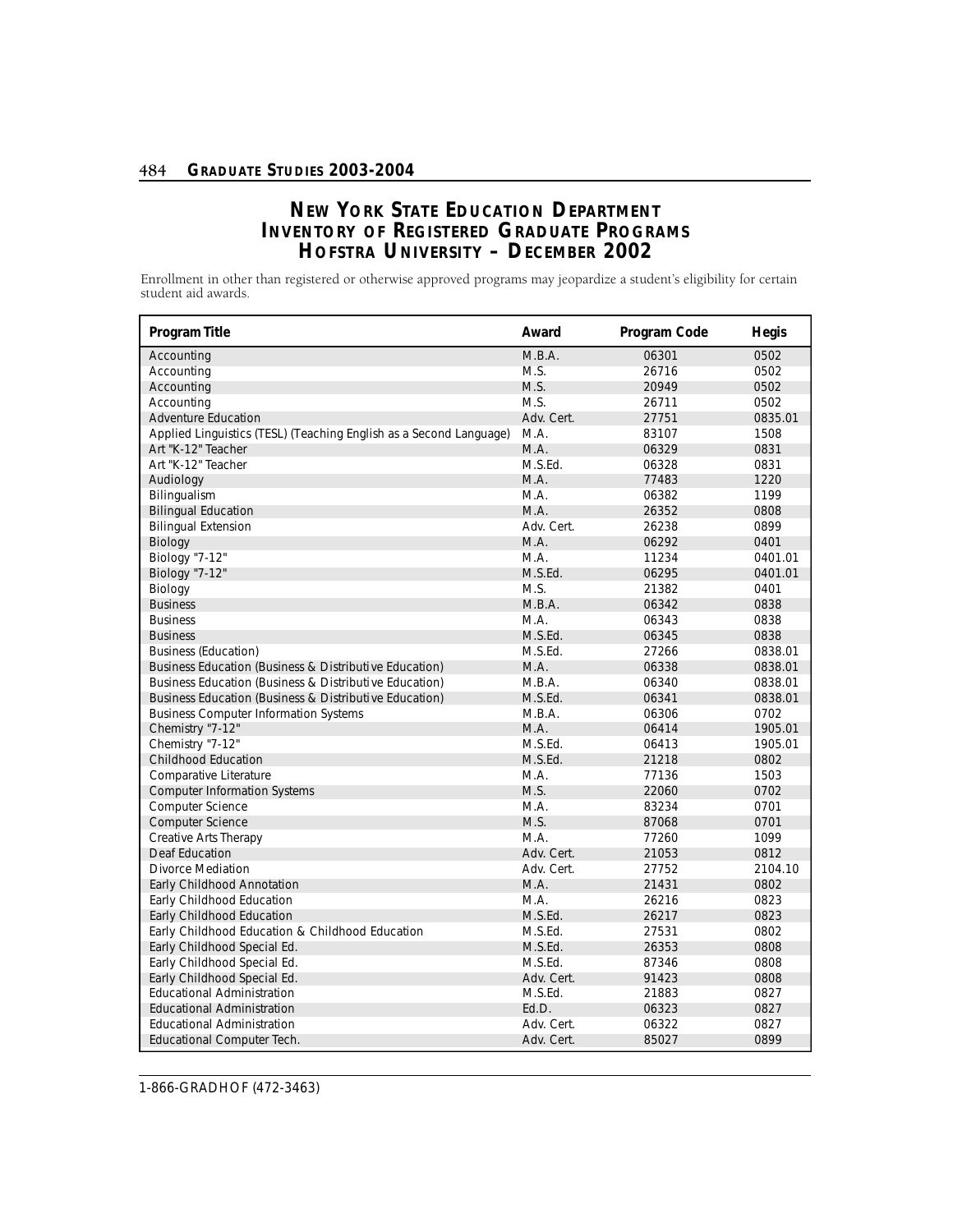# **1HJ01 HOFSTRA UNIVER <sup>S</sup> ITY GS** Graduate Studies **HEGIS** CODES 485

| Program Title                                   | Award      | Program Code | Hegis   |
|-------------------------------------------------|------------|--------------|---------|
| Elementary Education Bilingual Education        | M.S.Ed.    | 85217        | 0899    |
| Elementary "PreK-6"                             | M.A.       | 06313        | 0802    |
| <b>Elementary Education</b>                     | M.A.       | 26547        | 0802    |
| Elementary Education Math, Science, Technology  | M.A.       | 20572        | 0802    |
| Elementary Education Math, Science, Technology  | M.A.       | 26219        | 0802    |
| Elementary Education "PreK-6"                   | M.S.Ed.    | 06312        | 0802    |
| <b>English Education</b>                        | M.A.       | 06387        | 1501.01 |
| <b>English Education</b>                        | M.A.       | 26549        | 1501.01 |
| <b>English Education</b>                        | M.S.Ed.    | 06386        | 1501.01 |
| English Education "7-12"                        | M.S.Ed.    | 26230        | 1501.01 |
| English (Creative Writing)                      | M.A.       | 22068        | 1507    |
| English (English Literature)                    | M.A.       | 06389        | 1502    |
| <b>Executive Business Administration</b>        | M.B.A.     | 21256        | 0506    |
| Finance                                         | M.B.A.     | 82128        | 0504    |
| Finance                                         | M.S.       | 22061        | 0504    |
| Fine Arts and Music                             | Adv. Cert. | 27534        | 0899.50 |
| <b>Fine Arts Education</b>                      | M.A.       | 26550        | 0831    |
| Fine Arts Education                             | M.S.Ed.    | 26232        | 1002    |
| Foreign Language Ed.: French                    | M.A.       | 26553        | 1102.01 |
| Foreign Language Ed.: (French "7-12")           | M.S.Ed.    | 26223        | 1102.01 |
| Foreign Language Ed.: German                    | M.A.       | 26554        | 1103.01 |
| Foreign Language Ed.: (German "7-12")           | M.S.Ed.    | 26222        | 1103.01 |
| Foreign Language Ed.: Russian                   | M.A.       | 26555        | 1106.01 |
| Foreign Language Ed.: (Russian "7-12")          | M.S.Ed.    | 26224        | 1106.01 |
| Foreign Language Ed.: Spanish                   | M.A.       | 26556        | 1105.01 |
| Foreign Language Ed.: (Spanish "7-12")          | M.S.Ed.    | 26221        | 1105.01 |
| Foundations of Education                        | M.A.       | 26350        | 0821    |
| Foundations of Education                        | M.S.Ed.    | 77526        | 0821    |
| Foundations of Education                        | Adv. Cert. | 77527        | 0821    |
| Foundations of Education & Elementary Education | Adv. Cert. | 76232        | 0899    |
| French                                          | M.A.       | 06363        | 1102    |
| French "7-12"                                   | M.A.       | 06359        | 1102.01 |
| French "7-12"                                   | M.S.Ed.    | 06360        | 1102.01 |
| <b>General Business</b>                         | M.B.A.     | 06299        | 0501    |
| Geology "7-12"                                  | M.A.       | 06418        | 1914    |
| Geology "7-12"                                  | M.S.Ed.    | 06419        | 1914    |
| German "7-12"                                   | M.A.       | 06368        | 1103.01 |
| German "7-12"                                   | M.S.Ed.    | 06366        | 1103.01 |
| Gerontology                                     | M.S.       | 88118        | 2299.10 |
| Gerontology                                     | Adv. Cert. | 21537        | 2299.10 |
| <b>Gifted Education</b>                         | Adv. Cert. | 26356        | 0811    |
| <b>Health Administration</b>                    | M.A.       | 82434        | 1202    |
| <b>Health Education</b>                         | M.S.       | 06336        | 0837    |
| <b>Health Education</b>                         | M.S.       | 26355        | 0837    |
| History                                         | M.A.       | 06434        | 2205    |
| Human Cytogenetics                              | M.S.       | 87495        | 0422    |
| <b>Humanities</b>                               | M.A.       | 06443        | 4903    |
| Human Resources Management                      | M.S.       | 22062        | 0515    |
| Inclusive Early Childhood Special Education     | M.S.Ed.    | 23239        | 0808    |
| Inclusive Elementary Special Education          | M.S.Ed.    | 26235        | 0808    |
| Inclusive Secondary Special Education           | M.S.Ed.    | 26561        | 0808    |
| Industrial/Organizational Psychology            | M.A.       | 92354        | 2008    |
| Interdisciplinary Studies, New College          | M.A.       | 06119        | 4901    |

HEGIS CODES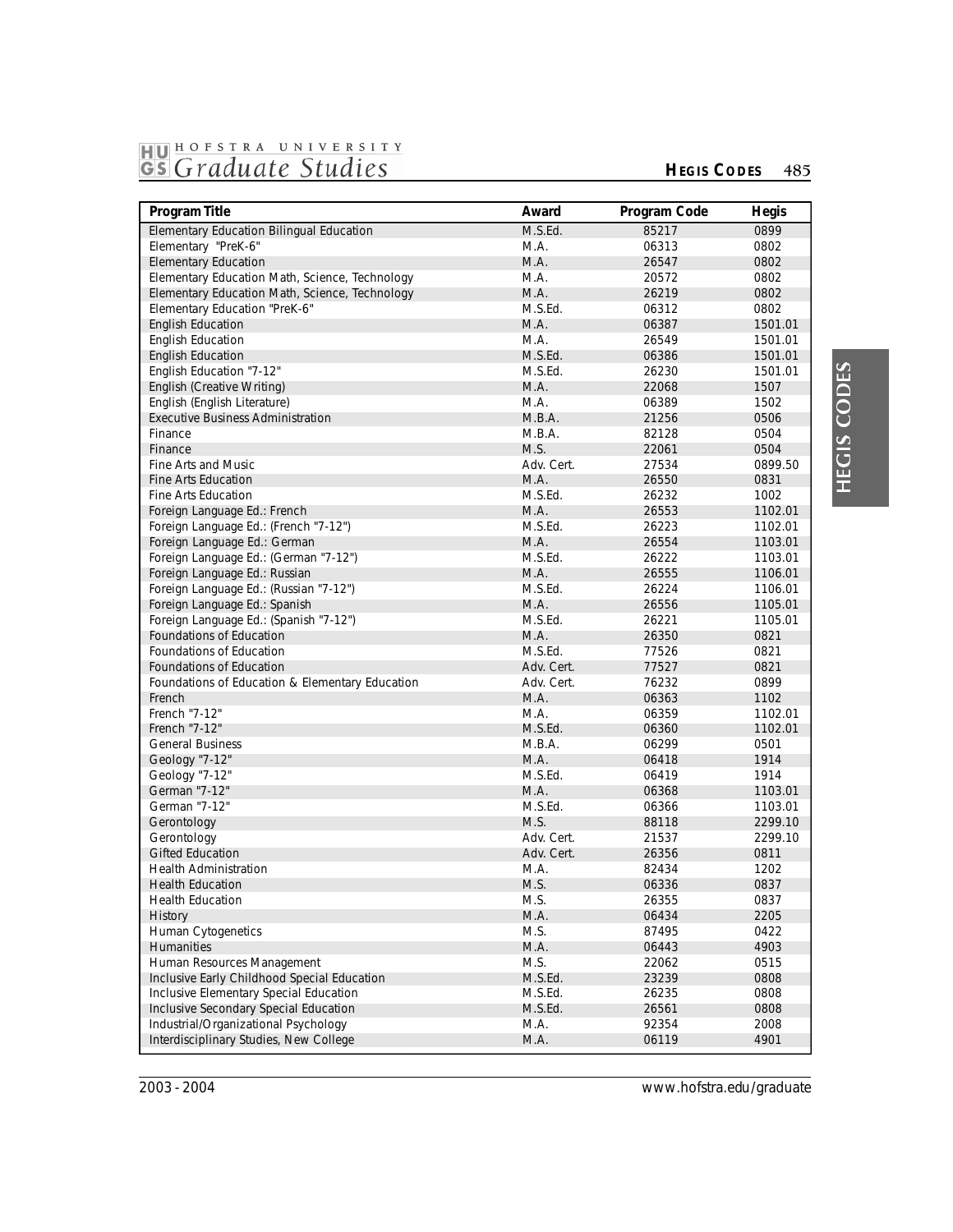# **[4](#page-0-0)86 • GRADUATE STUDIES 2003-2004**

| Program Title                                        | Award           | Program Code   | <b>Hegis</b> |
|------------------------------------------------------|-----------------|----------------|--------------|
| <b>International Business</b>                        | M.B.A.          | 82009          | 0513         |
| Law                                                  | J.D.            | 06384          | 1401         |
| American Legal Studies                               | LL.M.           | 21962          | 1499         |
| International Law                                    | LL.M.           | 21961          | 1499         |
| <b>Literacy Studies</b>                              | M.S.Ed.         | 26562          | 0830         |
| <b>Literacy Studies</b>                              | M.S.Ed.         | 13807          | 0830         |
| <b>Literacy Studies</b>                              | Adv. Cert.      | 26565          | 0830         |
| Literacy Studies, Advanced                           | Adv. Cert.      | 26564          | 0830         |
| Literacy Studies/Early Childhood Special Education   | M.S.Ed.         | 26563          | 0830.01      |
| Literacy Studies & Special Education                 | M.S.Ed.         | 79300          | 0830.01      |
| Managed Care                                         | Adv. Diploma    | 20244          | 1202         |
| Management                                           | M.B.A.          | 82129          | 0506         |
| Marketing                                            | M.S.            | 24405          | 0509         |
| Marketing                                            | M.S.            | 24404          | 0509         |
| Marketing                                            | M.B.A.          | 82130          | 0509         |
| Marketing Research                                   | M.S.            | 22063          | 0509         |
| Marketing Research                                   | M.S.            | 24406          | 0509         |
| Marriage & Family Therapy                            | M.A.            | 82523          | 2104.10      |
| Marriage & Family Therapy                            | Adv. Cert.      | 86077          | 2104.10      |
| <b>Mathematics</b>                                   | M.A.            | 06402          | 1701         |
| Mathematics, Applied                                 | M.S.            | 90085          | 1703         |
| <b>Mathematics Education</b>                         | M.A.            | 26567          | 1701.01      |
| Mathematics "7-12"                                   | M.A.            | 06400          | 1701.01      |
| Mathematics "7-12"                                   | M.S.Ed.         | 06399          | 1701.01      |
| Mathematics "7-12"                                   | M.S.Ed.         | 26229          | 1701.01      |
| Middle Childhood Extensions, Grades 5-6              | Adv. Cert.      | 19805          | 0899         |
| Middle Childhood Extensions, Grades 7-9              | Adv. Cert.      | 19806          | 0804         |
| Middle Childhood Extensions, Grades 5-6 and 7-9      | Adv. Cert.      | 27265          | 0899         |
| <b>Music Education</b>                               | M.A.            | 26551          | 0832         |
| <b>Music Education</b>                               | M.S.Ed.         | 26220          | 0832         |
| Music "K-12" Teacher                                 | M.A.            | 06333          | 0832         |
| Music "K-12" Teacher                                 | M.S.Ed.         | 06330          | 0832         |
| Natural Science                                      | M.A.            | 06441          | 4902         |
| Natural Science                                      | Adv. Cert.      | 24235          | 5401         |
| Physical Education                                   | M.S.            | 87061          | 0835         |
| Physical Education                                   | M.S.            | 26354          | 0835         |
| Physician Assistant Studies                          | Adv. Cert.      | 26616          | 1299.10      |
| Physics "7-12"                                       | M.A.<br>M.S.Ed. | 06405          | 1902.01      |
| Physics "7-12"                                       |                 | 06404          | 1902.01      |
| Program Evaluators, Program to Prepare<br>Psychology | M.S.Ed.         | 78392          | 0824         |
| Psychology, Clinical-School                          | M.A.<br>Ph.D.   | 06421          | 2001         |
| Psychology, School-Community                         | M.A.            | 81073<br>06423 | 2099<br>2099 |
| Psychology, School-Community                         | M.S.            | 20796          | 2099         |
| Psychology, School-Community                         | Psy.D.          | 19578          | 2099         |
| Reading, Language, and Cognition                     | Ed.D.           | 13809          | 0830         |
| Reading, Language, and Cognition                     | Ph.D.           | 13810          | 0830         |
| Reading, Language, and Cognition Teacher             | M.A.            | 13806          | 0830         |
| Reading Teacher                                      | Adv. Cert.      | 13808          | 0830         |
| Rehabilitation Administration                        | Adv. Cert.      | 21517          | 0506         |
| Rehabilitation Counseling                            | M.S.Ed.         | 77761          | 2104.10      |
| Russian "7-12"                                       | M.A.            | 06380          | 1106.01      |
| Russian "7-12"                                       | M.S.Ed.         | 06379          | 1106.01      |
| School Administrator & Supervisor                    | Adv. Cert.      | 06324          | 0828         |
|                                                      |                 |                |              |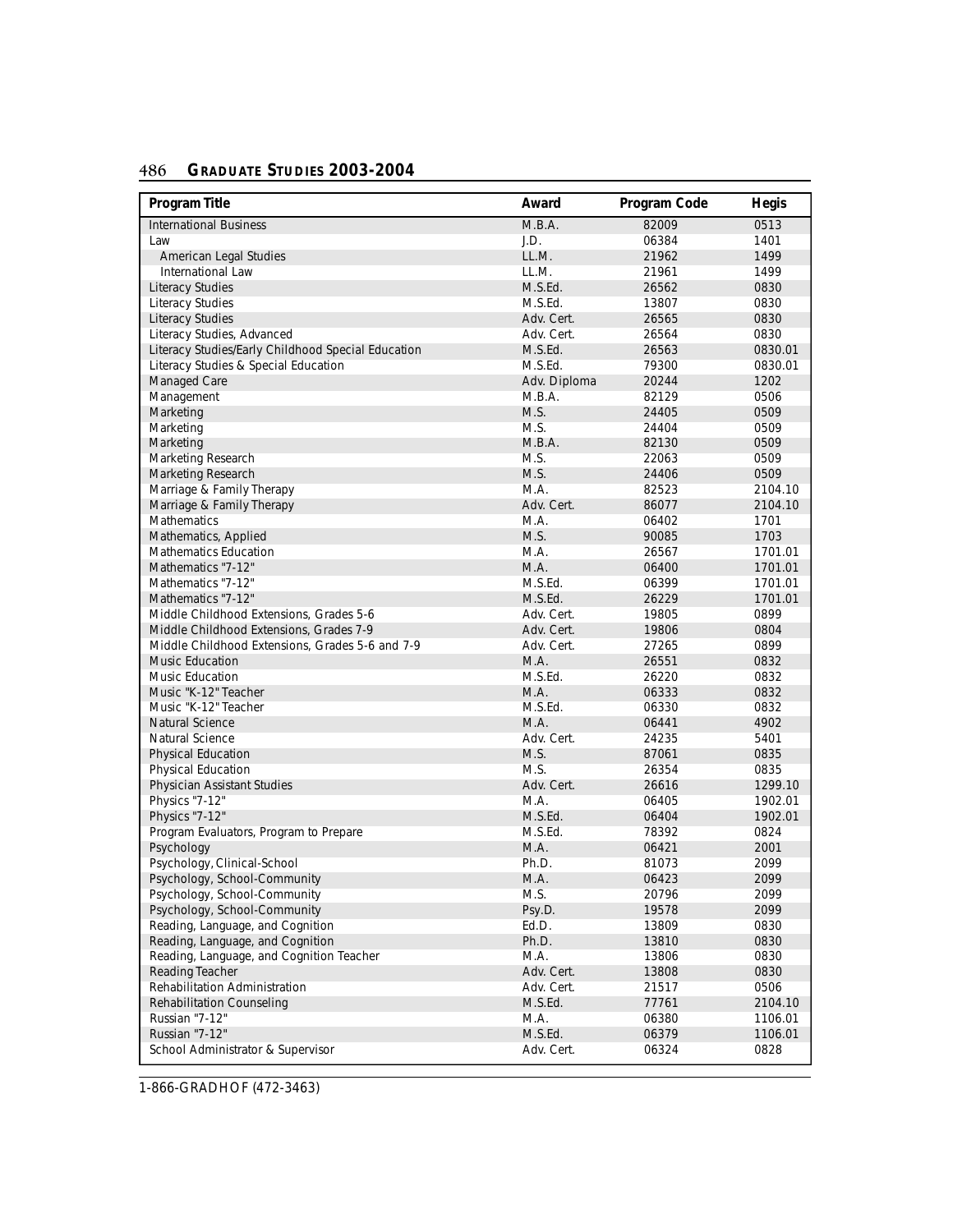# **1HJ01 HOFSTRA UNIVER <sup>S</sup> ITY GS** Graduate Studies **HEGIS** CODES 487

#### School Counselor Control Counselor M.S.Ed. 06318 0826.01 School Counselor Adv. Cert. 06319 0826.01 School Counselor Bilingual Extension and Adv. Cert. 19832 0899<br>School Psychologist 19826.02 School Psychologist M.A. 06321 0826.02 School Psychologist Science Education: Biology M.A. 26557 0401.01 Science Education: Biology **M.S.Ed.** 26225 0401.01<br>Science Education: Chemistry **M.A.** 26558 1905.01 Science Education: Chemistry **1905.01**<br>Science Education: Chemistry **M.A.** 26558 1905.01<br>M.S.Ed. 26226 1905.01 Science Education: Chemistry Science Education: Earth Science **M.A.** 26560 1917.01 Science Education: Geology **M.S.Ed.** 26228 1917.01<br>Science Education: Physics **1917.01** M.A. 26559 1902.01 Science Education: Physics **1902.01**<br>Science Education: Physics **M.A. 26559** 1902.01<br>M.S.Fd. 26227 1902.01 Science Education: Physics<br>
Secondary Education Bilingual Education<br>
M.S.Ed. 26227 1902<br>
M.S.Ed. 25218 0899 Secondary Education Bilingual Education **M.S.Ed.** 85218 0899<br>Secondary Education **M.S. 27533** 0899.50 Secondary Education Severe or Multiple Disabilities, Teachers of Students with  $\begin{array}{ccc} \text{Adv. Cert.} & 26357 & 0820 \\ \text{Sex} & \text{Gourseling} & 2104.10 \end{array}$ Sex Counseling 100 and the counseling and the counseling and the counseling and the counseling and the counseling the counseling of the counseling of the counseling and the counseling of the counseling of the counseling of Social Studies Education **1988** Control of M.A. 26566 2201.01<br>1991 - Social Studies Education 1991 - 1992 1993 1994 M.S.Ed. 26231 2201.01 Social Studies Education 1991 10.5 Australian 1991 10.5 Australian 1992 10.6 M.S.Ed. 26231 2201.01<br>1991 12201.01 2201.01 M.A. 202357 2201.01 Social Studies "7-12" M.A. 02357 2201.01 Social Studies "7-12" M.S.Ed. 02142 2201.01 Spanish M.A. 06374 1105 Spanish "7-12" M.A. 06376 1105.01 Spanish "7-12" M.S.Ed. 06373 1105.01 Special Education and Communication and Communication and Communication and M.P.S. 81473 0808<br>Special Education 3008 Special Education M.A. 26351 0808 Special Education (Special Education of Consultation of Consultation of Consultation of Consultation (Special Education of Consultation of Consultation of Consultation of Consultation (Special Education of Consultation of Special Education & Consultation and the consultation and the consultation and Adv. Cert. (191422 0808<br>Special Education & Art Therapy and Adv. Cert. (1999) 86078 0899 Special Education & Art Therapy Special Education & Creative Arts Therapy M.S.Ed. 27075 0899<br>Special Education Assessment & Diagnosis and Arty Adv. Cert. 291561 0808 Special Education Assessment & Diagnosis and Adv. Cert. (and Adv. Cert. 191561 0808<br>Special Education, Teachers of Company and Adv. A. (and Adv. Cert. 196315 0808 Special Education, Teachers of M.A. 66315 0808<br>Special Education, Teachers of M.S.Ed. 66314 06314 0808 Special Education, Teachers of M.S.Ed. 06314 Special Education, Teachers of Contraction Control Cert. 28716 0808<br>
Speech Communication & Rhetorical Studies Contraction Contraction Contraction Contraction Contraction Contract<br>
M.A. 26697 0601 Speech Communication & Rhetorical Studies M.A. 26697 0601<br>Speech-Language-Pathology 1220 1220 Speech-Language-Pathology M.A. 77482 1220 Speech-Language-Pathology Speech & Hearing Handicapped, Teachers of M.A. 68317 0815 Speech & Hearing Handicapped with Adv. Cert. 22592 0815 Bilingual Extension, Teachers of<br>Taxation Taxation M.S. 26719 0502.10 Taxation M.S. 20952 0502.10 Taxation M.S. 26714 0502.10 Teaching of English as a Second Language (TESL) M.S.Ed. 83108 1508<br>Teaching of English as a Second Language (TESL) M.S.Ed. 26236 1508 Teaching of English as a Second Language (TESL) M.S.Ed. 26236 1508<br>Teaching of English as a Second Language (TESL) Adv. Cert. 26237 1508 Teaching of English as a Second Language (TESL) and Adv. Cert. 26237 1508<br>Teaching of Writing 1999 160899 Teaching of Writing M.A. 87500 0899 Teaching of Writing M.A. 26548 0830 Teaching of Writing **Adv.** Cert. 87501 0899 Wind Conducting **M.A.** 26552 0832 **Program Title Award Program Code Hegis Award Program Code Hegis**

\*No New Students being Admitted

\*\*Languages Other Than English

†Adolescence Education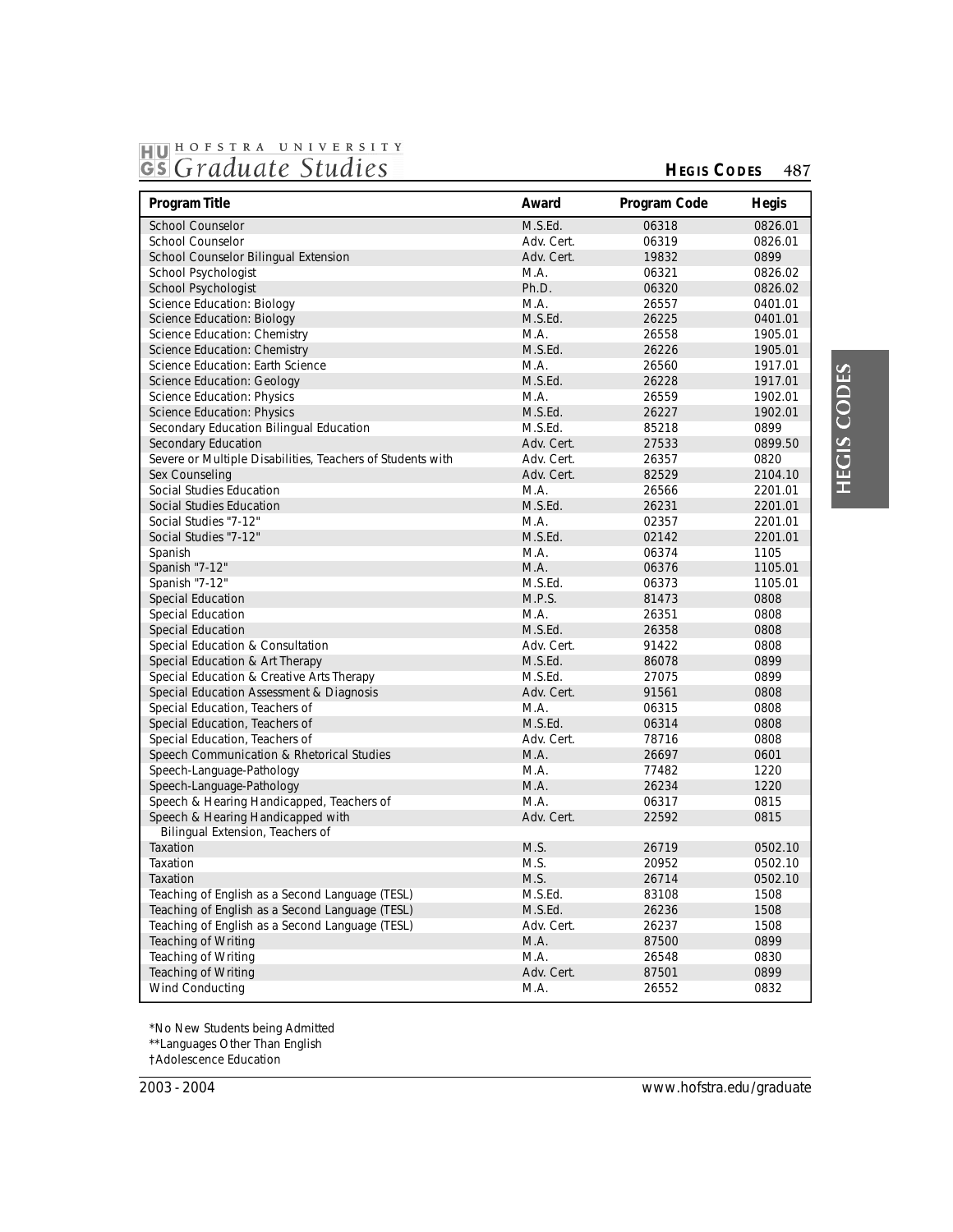# **488 • GRADUATE STUDIES 2003-2004**

# **INDEX**

| Academic CalendarInside covers, 17                                    |
|-----------------------------------------------------------------------|
| Academic Honesty, Policy on15                                         |
| Academic Organization422                                              |
| Academic Standing13, 15                                               |
| Acceptance Fee (see Tuition Deposit)21                                |
| Accounting (MBA)351                                                   |
|                                                                       |
| Accounting, Taxation,<br>and Business Law365                          |
| (ACCT) Courses365                                                     |
| (BLAW) Courses368                                                     |
| (TAX) Courses368                                                      |
|                                                                       |
| (ACCT) Courses, Accounting 365                                        |
|                                                                       |
|                                                                       |
| Administrative Staff475                                               |
| Admission (see Graduate Admissions)9                                  |
| Advanced Certificate                                                  |
|                                                                       |
| Bilingual Extension152, 243                                           |
| Bilingual Extension: Speech-<br>Language Pathology88                  |
| Business Programs364                                                  |
| Divorce Mediation299                                                  |
| Early Childhood Special Education149                                  |
| Family Therapy299                                                     |
| Gifted Education150                                                   |
| Middle School Extension<br>(Grades 5-6)240                            |
| Middle School Extension<br>(Grades 7-9)179                            |
|                                                                       |
| Sex Counseling300<br>Special Education Assessment<br>and Diagnosis151 |
| Teaching English as a Second<br>Language (TESL)240                    |
| Teaching Students with Severe &<br>Multiple Disabilities151           |

| Advanced Standing Policy<br>(See Transfer of Credit)9    |
|----------------------------------------------------------|
| Adventure Education (CAS)341                             |
| Advisement Services409                                   |
| Alumni Relations421                                      |
| (ANTH) Courses, Anthropology 95                          |
| Application (see Graduate Admissions)9                   |
|                                                          |
| Application for Graduation13                             |
| Applied Linguistics (TESL) (MA)46                        |
| Applied Mathematics (MS)60                               |
| (APS) Courses, Administration and                        |
| Policy Studies278                                        |
| Art Education<br>(see Fine Arts Education) 195, 222, 244 |
| (ASTR) Courses, Astronomy 95                             |
| Athletics, Intercollegiate417                            |
| Audiology or Speech-Language-                            |
| Availability of Records20                                |
| Average, Cumulative Grade Point 18                       |
|                                                          |
| Axinn Library, Joan and Donald E415                      |
| Banking (Adv Cert)364                                    |
| Basic Regulations Governing Doctoral                     |
| Academic Standing15                                      |
|                                                          |
| Comprehensive Exam15                                     |
| Degree Requirement14                                     |
| Doctoral Dissertation 15                                 |
|                                                          |
| Time Limitation14                                        |
| Tool Requirements14                                      |
| Transfer Credit15                                        |
| Basic Regulations Governing Graduate                     |
| Application for Graduation13                             |
| Commencement 14                                          |
| Final Semester Registration14                            |
|                                                          |

| Master's Essay or Thesis13                                               |
|--------------------------------------------------------------------------|
| (BCIS) Courses, Business Computer<br>Information Systems370              |
|                                                                          |
| Bilingual Education (MA)217                                              |
|                                                                          |
| Bilingual Extension: Speech-<br>Language Pathology88                     |
|                                                                          |
| Binding Fee for Doctoral Dissertation22                                  |
| Binding Fee for Master's Essay22                                         |
|                                                                          |
|                                                                          |
|                                                                          |
| (BLAW) Courses, Business Law368                                          |
|                                                                          |
|                                                                          |
| <b>Buckley Amendment</b><br>(see also Availability of Records)20         |
| <b>Business Administration</b>                                           |
|                                                                          |
| Master/Juris Doctor356                                                   |
| <b>Business Computer Information</b><br>Systems (MBA)351                 |
|                                                                          |
| (BCIS) Courses370                                                        |
| <b>Business Computer Information</b><br>Systems and Quantitative Methods |
| (BCIS) Courses370                                                        |
| (QM) Courses374                                                          |
| Business Education (MSEd)189                                             |
| Business Law, (BLAW) Courses368                                          |
| Business, Frank G. Zarb School of348                                     |
| Accounting/Taxation/Business Law<br>(ACCT/TAX/BLAW)365                   |
| Advanced Certificates364                                                 |
| <b>Business Computer Information</b><br>Systems/Quantitative Methods     |
| Executive Master of Business<br>Administration (EMBA)357                 |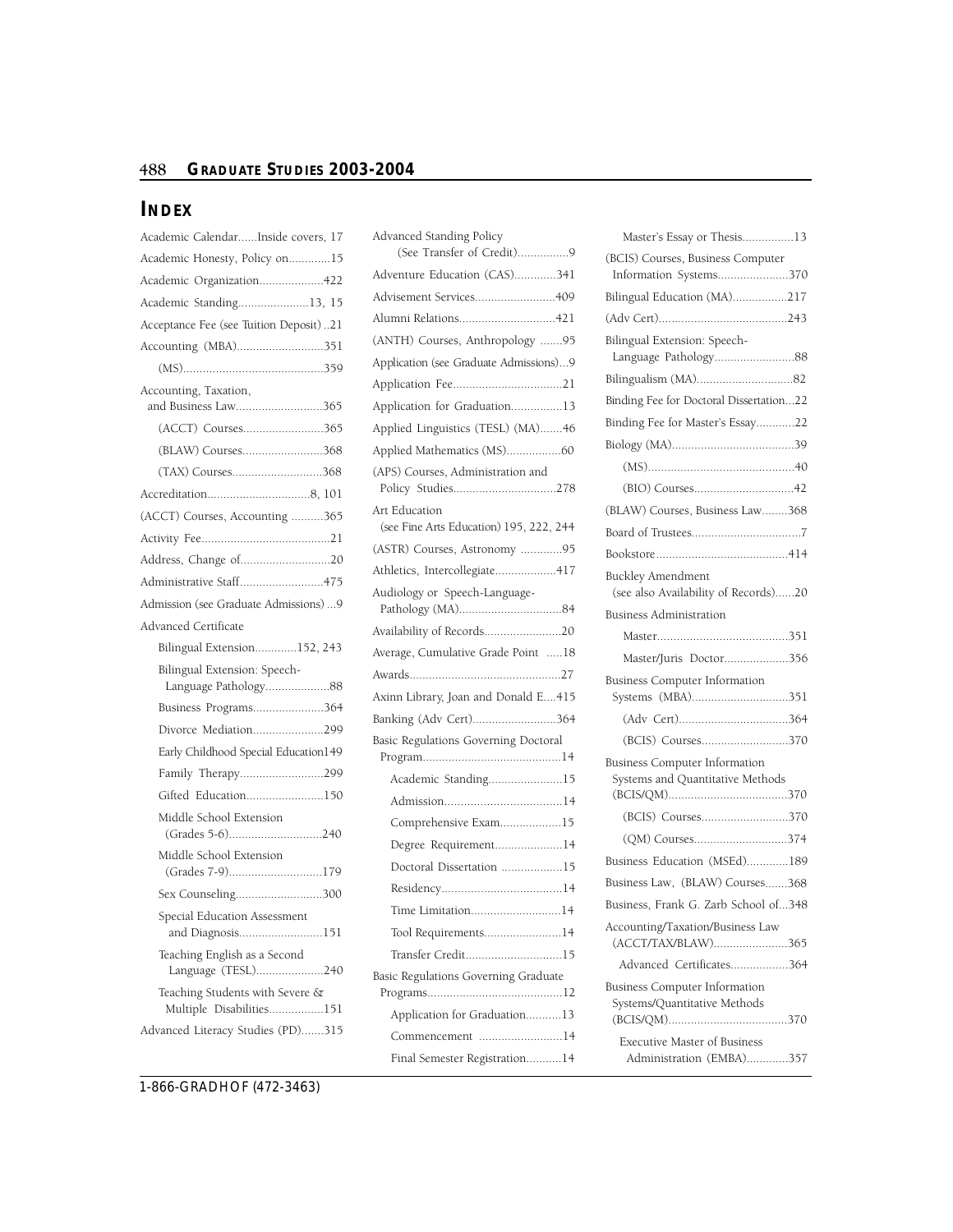# **IBIU] HOFSTRA UNIVERSITY**  *GS Graduate Studies INDEX 489*

| Finance (FIN)375                                                       |
|------------------------------------------------------------------------|
| Management/Entrepreneurship/<br>General Business<br>(MGT/ENTR/GBUS)379 |
| Marketing/International Business                                       |
| Master of Business Administration                                      |
| Master of Business<br>Administration/Juris Doctor                      |
| Master of Science (MS)359                                              |
| Cafeterias (see Food Services)414                                      |
| CalendarInside covers, 17                                              |
|                                                                        |
|                                                                        |
|                                                                        |
| (CAT) Courses, Creative Arts Therapy 111                               |
| Cell and Molecular Biology                                             |
| Center/Clinic/Institute                                                |
|                                                                        |
| Child Care Institute,<br>Diane Linder-Goldberg410                      |
|                                                                        |
|                                                                        |
| Health (See Wellness Center)417                                        |
| Literacy Studies Resource412                                           |
|                                                                        |
| Marriage and Family Therapy418                                         |
| Psychological Evaluation, Research,<br>and Counseling (PERC)418        |
| Reading/Writing Learning419                                            |
| Special Education and Rehabilitation413                                |
| Speech-Language-Hearing419                                             |
| Student<br>416                                                         |
| Student Counseling Services413                                         |
|                                                                        |
| Certificate of Advanced Study                                          |
| Adventure Education341                                                 |
|                                                                        |

| Foundations of Education274                                     |
|-----------------------------------------------------------------|
| Gerontology115                                                  |
| School Counselor Bilingual                                      |
| Certification102, 410                                           |
| Examinations102                                                 |
| Letter of Completion102                                         |
| Recommendations102                                              |
| Required Seminars102                                            |
| Substitute Teaching102                                          |
| Certification Office410                                         |
| Change of Address/Name20                                        |
| Change of Major/Minor/Specialization/<br>Concentration/Degree20 |
|                                                                 |
| Child Care Institute, Linder-Goldberg.410                       |
| Class Schedules17                                               |
| Clinical and/or School Psychology                               |
| (Postdoctoral Respecialization)72                               |
|                                                                 |
| College of Liberal Arts and Sciences                            |
| Commencement14                                                  |
| Communication, School of 390                                    |
| Speech Communication and<br>Rhetorical Studies (SPCM)391        |
| (SPCM) Courses394                                               |
| Comparative Literature (MA)46                                   |
| Comparative Literature And Languages 46                         |
| (LING) Courses48                                                |
| Comprehensive Exam, Doctoral15                                  |
| Computer Information Systems (MS) .359                          |
| (BCIS) Courses370                                               |
| Computer Science (MA)48                                         |
|                                                                 |
| (CSC) Courses51                                                 |
| Computer Services410                                            |
| Corporate Finance (Adv Cert)364                                 |
| (COUN) Courses, Counseling 107                                  |

# Counseling (MSEd)..........................105 (CAS).........................................105 (PD)............................................105 (COUN) Courses........................107 Counseling, Research, Special Education, and Rehabilitation (CRSR) ...............104 Counseling (COUN)...................105 Creative Arts Therapy (CAT)......110 Gerontology (GRON) .................113 Rehabilitation Counseling (REHB) .116 Program Evaluation....................122 Research (RES)...........................122 Special Education (SPED)...........126 (CRSR) Courses..........................161 Course Description Fee......................22 Course Numbering System and Semester Hours................................18 Creative Arts Therapy (CAT) (MA)...110 (MSEd).......................................111 (CAT) Courses............................111 Creative Writing and Literature, English.55 (ENGL) Courses...........................56 Credit by Examination.................11, 22 Credit for Prior Learning Fee.............22 Credits, Transfer of........................9, 15 (CRSR) Courses, Counseling, Research, Special Education, and Rehabilitation.................................104 (CSC) Courses, Computer Science.....51 (CT) Courses, Curriculum and Teaching........................................355 Cultural Center, Hofstra...................419 Cumulative Grade Point Average ......18 Curriculum and Teaching (C&T).....162 Elementary and Early Childhood Education (ELED)............................163 Secondary Education (SED)........188 (CT) Courses..............................255 David Filderman Gallery........................ Dean of Students Office...................411

# INDEX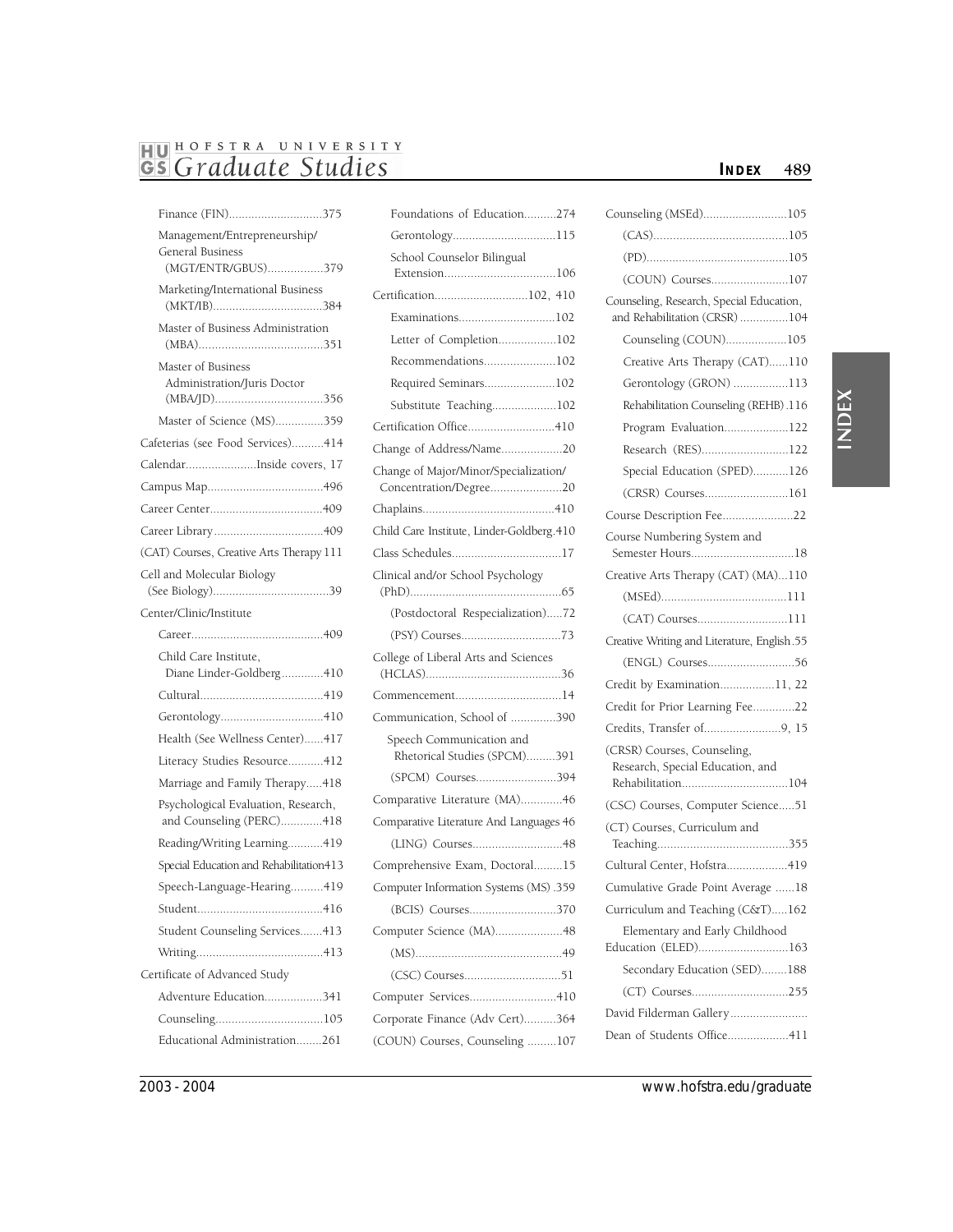# **490 [GR A D UAT E ST U D I E S 2 0 0 3 - 2 0 04](#page-0-0)**

| Degree Requirement, Doctoral14                   |
|--------------------------------------------------|
| Degrees with Distinction19                       |
| Diploma or Certificate Replacement               |
| Disabled, Program for the                        |
| Dismissal from Graduate Programs16               |
| Distinguished Academic Scholar                   |
| Distinguished Professorships472                  |
| Divorce Mediation (Adv Cert)299                  |
| (MFT) Courses301                                 |
| Doctor of Education EdD                          |
| Educational Administration                       |
|                                                  |
| Reading, Language, and Cognition                 |
| Doctor of Philosophy PhD                         |
| Clinical and School Psychology                   |
| Reading, Language, and Cognition                 |
| Doctor of Psychology PsyD School-                |
| Doctoral Dissertation15                          |
| Dormitories (see Residential Life)413            |
| (DRAM) Courses, Drama95                          |
| (EADM) Courses, Educational<br>Administration264 |
| Early Childhood Special Education                |
|                                                  |
|                                                  |
| (SPED) Courses153                                |
| (ECO) Courses, Economics95                       |
| Education Abroad<br>(see International Study)412 |
| Education and Allied Human Services,             |
|                                                  |
| Creative Arts Therapy110                         |
| Educational Administration260                    |
| Elementary and Early Childhood                   |

| Foundations of Education270                                        |
|--------------------------------------------------------------------|
| Health Professions and Family                                      |
|                                                                    |
| Literacy Studies304                                                |
| Marriage and Family Therapy297                                     |
| Physical Education and                                             |
| Sport Sciences338                                                  |
|                                                                    |
| Rehabilitation Counseling116                                       |
|                                                                    |
| Secondary Education188                                             |
| Special Education126                                               |
|                                                                    |
| Educational Administration (MSEd).260                              |
|                                                                    |
| (EdD) Educational and Policy                                       |
| Leadership262                                                      |
| (EADM) Courses264                                                  |
| Elementary and Early Childhood<br>Education                        |
| Early Childhood and Childhood<br>Education (MSEd)169               |
| Early Childhood Education (MA) .177                                |
|                                                                    |
| Elementary Education163                                            |
|                                                                    |
|                                                                    |
| Elementary Education - MST (MA) 175                                |
| (ELED) Courses180                                                  |
| (EMBA) Courses, Executive Masters<br>of Business Administration359 |
| Emily Lowe Gallery420                                              |
| Employment Opportunities                                           |
| Career Center409                                                   |
| Financial Aid26                                                    |
| Student Employment35                                               |
| Endowed Chairs and Distinguished                                   |
| Professorships472                                                  |
| (ENGG) Courses, Engineering96                                      |
|                                                                    |
| (ENGL) Courses56                                                   |

| English and Creative Writing (MA) 55                              |
|-------------------------------------------------------------------|
| (ENGL) Courses56                                                  |
| English Education (MA)219                                         |
|                                                                   |
| (SED) Courses249                                                  |
| Entrepreneurship379                                               |
|                                                                   |
| Exclusion from the University20                                   |
| <b>Executive Master of Business</b><br>Administration (EMBA)357   |
| (EMBA) Courses359                                                 |
| Expenses (see Tuition and Fees)21                                 |
|                                                                   |
|                                                                   |
|                                                                   |
| Family Education Rights and Privacy                               |
| (see also Buckley Amendment)20                                    |
| Family Therapy                                                    |
| Marriage and Family Therapy (MA).297                              |
| Family Therapy (Adv Cert)299                                      |
| Family Therapy (PD)298                                            |
| (MFT) Courses301                                                  |
| (FDED) Courses, Foundations of                                    |
| Federal Family Education Loan                                     |
| Program (FFELP)26                                                 |
| Federal Stafford Loan27                                           |
| Federal Unsubsidized Stafford Loans .27                           |
| Federal Work Study (FWS)26                                        |
|                                                                   |
|                                                                   |
| Filderman Gallery 420                                             |
| (FIN) Courses, Finance375                                         |
| Final Semester Registration<br>(see Application for Graduation)14 |
| Finance (MBA)351                                                  |
|                                                                   |
| (FIN) Courses375                                                  |
|                                                                   |
| Additional Sources Of Aid35                                       |
|                                                                   |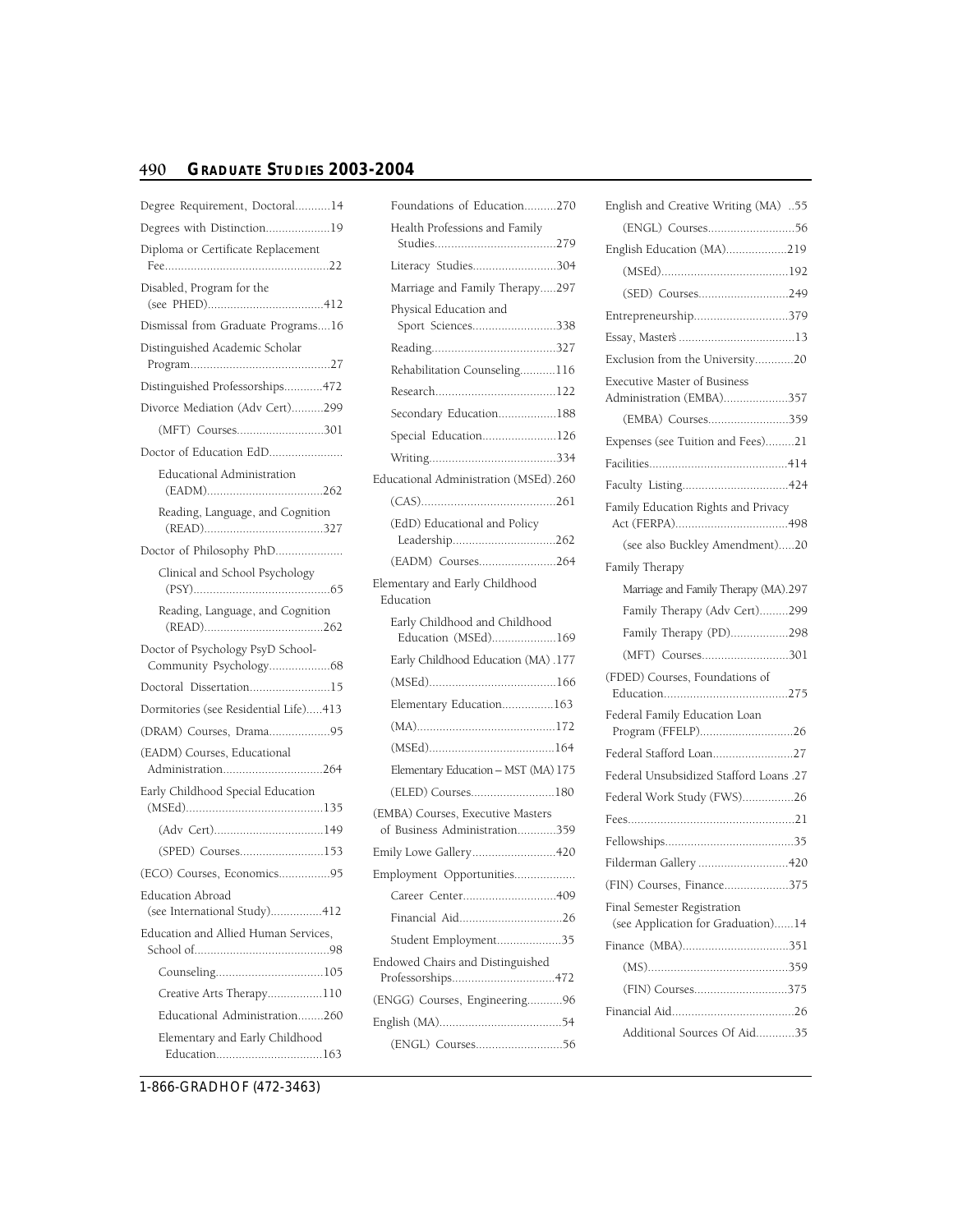# **IBIU] HOFSTRA UNIVERSITY**  *GS Graduate Studies INDEX 491*

| Application And Reapplication                                                                        |
|------------------------------------------------------------------------------------------------------|
| Distinguished Academic Scholar                                                                       |
| Federal Family Education Loan<br>Program (FFELP)26                                                   |
| Federal Stafford Loan27                                                                              |
| Federal Unsubsidized Stafford Loans 27                                                               |
| Federal Work Study (FWS)26                                                                           |
|                                                                                                      |
| Graduate Assistantships35                                                                            |
| Honors, Prizes And Awards27                                                                          |
| Office of Student Employment35                                                                       |
| Office Of Vocational Rehabilitation<br>Or The Commission For The Blind<br>and Visually Handicapped35 |
| Private Agencies35                                                                                   |
|                                                                                                      |
| Student Employment35                                                                                 |
| Veterans GI Bill Benefits 35                                                                         |
| Fine Arts Education (MA)222                                                                          |
|                                                                                                      |
| Intensive Non-Degree Certification.244                                                               |
| (SED) Courses249                                                                                     |
| Fine Arts, Art History And                                                                           |
| (HUM) Courses59                                                                                      |
|                                                                                                      |
| Foreign Language Education (French,<br>German, Russian, Spanish) (MA)223                             |
|                                                                                                      |
| Foreign Students (see International                                                                  |
| Foreign Study<br>(see International Study)412                                                        |
| Foundations, Leadership and Policy<br>Studies (FLPS)260                                              |
| (EADM) Courses264                                                                                    |
| (FDED) Courses275                                                                                    |
| (APS) Courses 278                                                                                    |
| Foundations of Education (MA)270                                                                     |
|                                                                                                      |

| (FDED) Courses275                                             |
|---------------------------------------------------------------|
| French Education (see Foreign<br>Language Education)198, 223  |
|                                                               |
| Full- and Part-time Graduate                                  |
| Gallery                                                       |
| David Filderman420                                            |
| Emily Lowe420                                                 |
| (GBUS) Courses, General Business379                           |
| General Management (Adv Cert)364                              |
| General University Information12                              |
| German Education (see Foreign<br>Language Education)198, 223  |
| Gerontology (MA)113                                           |
| (Adv Cert)115                                                 |
| (GRON) Courses116                                             |
| Gifted Education (Adv Cert)153                                |
| (SPED) Courses153                                             |
| Grade Point Average (see Grades)18                            |
|                                                               |
|                                                               |
|                                                               |
| Bulletin of First Matriculation10                             |
| Credit By Examination11                                       |
| Degree Study10                                                |
| Pull- and Part-Time Student Status 9                          |
| Nonmatriculated Study 10                                      |
|                                                               |
| Special Nondegree Admission11                                 |
|                                                               |
| Visiting Students11                                           |
| Graduate Assistantships35                                     |
| Graduate Programs Offered3                                    |
| Graduate Study at Hofstra University2                         |
| Graduation, Application for13                                 |
| Grants and Loans (see Financial Aid).26                       |
| Guidance (Counseling)105                                      |
| HCLAS (See Hofstra College of Liberal<br>Arts and Sciences)36 |

| HCLAS Divisions (Humanities;                       |
|----------------------------------------------------|
| Natural Sciences, Mathematics,                     |
| Engineering and Computer Science;                  |
| Social Sciences)38                                 |
| HCLAS Programs Offered37                           |
| Health Administration (MA)279                      |
| (MHAE) Courses287                                  |
| Health Center (see Wellness Center) .417           |
| Health Center Fee21                                |
| Health Education (MS)282                           |
| (MHAE) Courses287                                  |
| Health Professions and Family<br>Studies (HPFS)279 |
| (MFT) Courses301                                   |
| (MHAE) Courses287                                  |
| (PDMC) Courses295                                  |
| (HIST) Courses, History97                          |
|                                                    |
| Hofstra College of Liberal Arts and                |
| Sciences (HCLAS)36                                 |
| Hofstra Cultural Center419                         |
| Hofstra Museum420                                  |
|                                                    |
| Honesty, Policy on Academic15                      |
| Honors, (see Degrees with Distinction).19          |
| Honors, Prizes and Awards27                        |
| Housing (see Residential Life)413                  |
| (HUM) Courses, Humanities59                        |
| Human Cytogenetics (MS)41                          |
|                                                    |
| Human Resources Management (MS)359                 |
|                                                    |
| (MGT) Courses380                                   |
|                                                    |
| (HUM) Courses59                                    |
| (IB) Courses, International Business .384          |
| Inclusive Early Childhood Special                  |
| Inclusive Elementary Special                       |
|                                                    |

# **INDEX**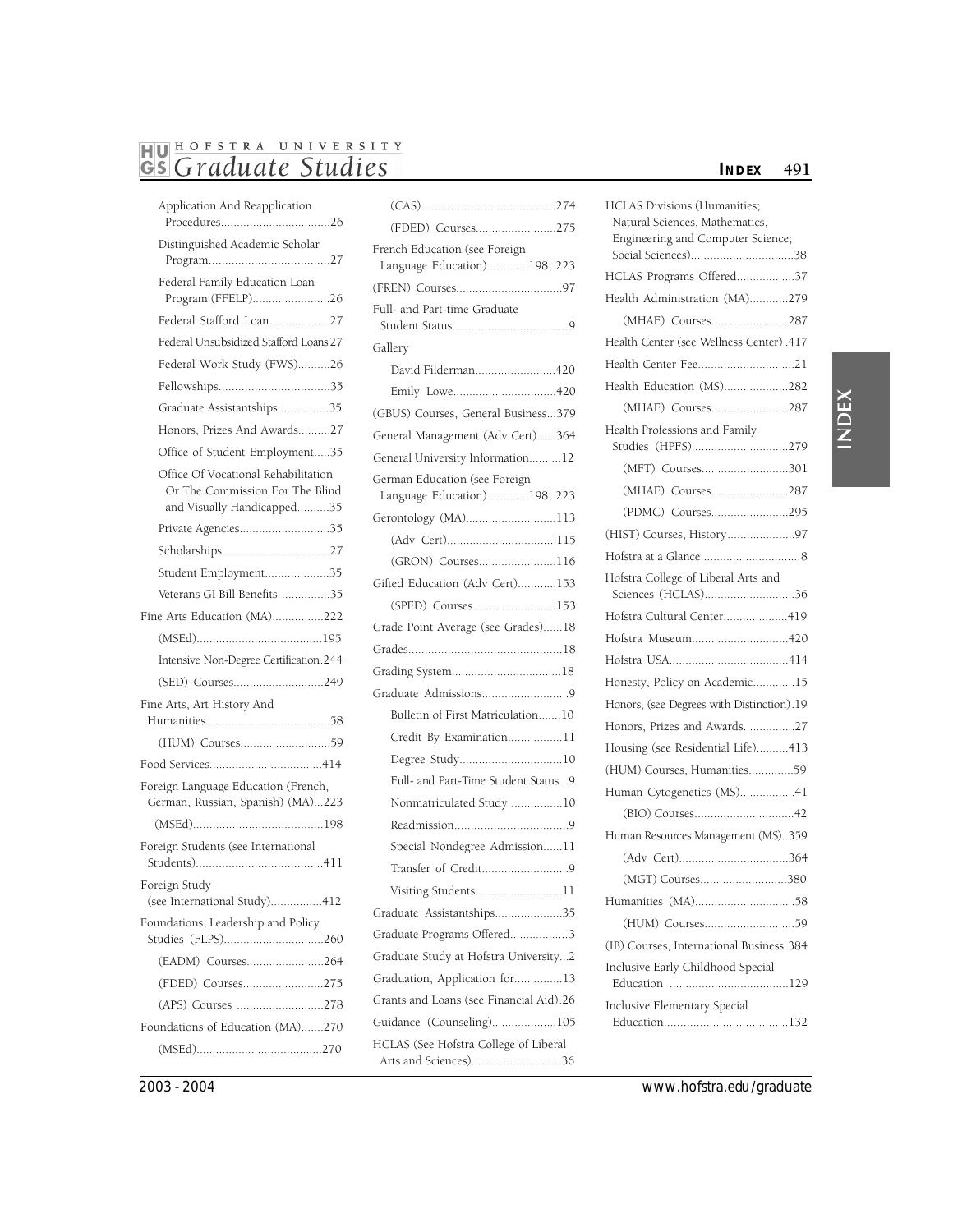# **492 [GR A D UAT E ST U D I E S 2 0 0 3 - 2 0 04](#page-0-0)**

| Inclusive Secondary Special                                          |
|----------------------------------------------------------------------|
|                                                                      |
| Industrial/Organizational Psychology                                 |
|                                                                      |
| Infirmary (see Health Services)417                                   |
| Intercollegiate Athletics417                                         |
|                                                                      |
| Interdisciplinary Studies (MA)396<br>International Business (MBA)351 |
|                                                                      |
|                                                                      |
|                                                                      |
| International Students411                                            |
| International Study412                                               |
| Intramural Sports (see Recreation)417                                |
| Investment Management (Adv Cert)364                                  |
|                                                                      |
| Juris Doctor/Master of Business                                      |
| Language Laboratory414                                               |
| Late Filing Fee for Application for                                  |
| Late Payment Fees 24                                                 |
| Late Registration Fee24                                              |
|                                                                      |
| Liberal Arts Elective Courses                                        |
| (ANTH) Courses95                                                     |
| (ASTR) Courses95                                                     |
| (DRAM) Courses95                                                     |
|                                                                      |
|                                                                      |
| (FREN) Courses97                                                     |
| (HIST) Courses97                                                     |
|                                                                      |
|                                                                      |
| Linguistics, Applied (MA)46                                          |
|                                                                      |
| Literacy Studies (LYST)304                                           |
|                                                                      |
|                                                                      |

| (LYST) Courses320                                                          |
|----------------------------------------------------------------------------|
| (READ) Courses332                                                          |
| (WRIT) Courses337                                                          |
| Literacy Studies, Advanced (PD)315                                         |
| (LYST) Courses320                                                          |
| Literacy Studies and Special<br>Education (MSEd)308, 310                   |
| Literacy Studies Resource Center412                                        |
| Literacy Studies with NYS Teacher<br>Certification (CAS)312                |
| (LYST) Courses320                                                          |
| Living Accommodations<br>(see Residential Life)413                         |
| Loans (see Financial Aid)26                                                |
| Long Island Studies Institute420                                           |
|                                                                            |
| (LYST) Courses, Literacy Studies320                                        |
| Maintaining Matriculation Fee (see<br>also Application for Graduation)21   |
|                                                                            |
| Managed Care (PD)286                                                       |
| (PDMC) Courses295                                                          |
| Management (MBA)351                                                        |
| (MGT) Courses380                                                           |
| Management, Entrepreneurship and<br>General Business<br>(MGT/ENTR/GBUS)379 |
| (GBUS) Courses379                                                          |
| (MGT) Courses380                                                           |
|                                                                            |
| Marine And Freshwater Biology                                              |
|                                                                            |
| Marine Laboratory 416                                                      |
| Marketing (MBA)351                                                         |
|                                                                            |
|                                                                            |
| (MKT) Courses385                                                           |
| Marketing and International Business                                       |
|                                                                            |
|                                                                            |

| (MKT) Courses385                      |
|---------------------------------------|
| Marketing Research (MS)359            |
| (MKT) Courses385                      |
| Marriage and Family Therapy (MA) 297  |
|                                       |
|                                       |
| (MFT) Courses301                      |
| Marriage and Family Therapy Clinic418 |
| Master of Arts                        |
| Applied Linguistics46                 |
|                                       |
| Bilingual Education217                |
|                                       |
| Comparative Literature46              |
| Computer Science48                    |
| Creative Arts Therapy110              |
| Early Childhood Education177          |
| Elementary Education172               |
| Elementary Education -                |
| Mathematics, Science and              |
| Technology175                         |
|                                       |
| English and Creative Writing55        |
| English Education219                  |
| Fine Arts Education222                |
| Foreign Language Education            |
| (French, German, Russian,             |
| Foundations of Education270           |
| Health Administration279              |
|                                       |
| Industrial/Organizational             |
|                                       |
| Interdisciplinary Studies (MAP)397    |
| Marriage and Family Therapy297        |
|                                       |
| Mathematics Education227              |
| Music Education230                    |
| Science Education 232                 |
| Social Studies Education235           |
|                                       |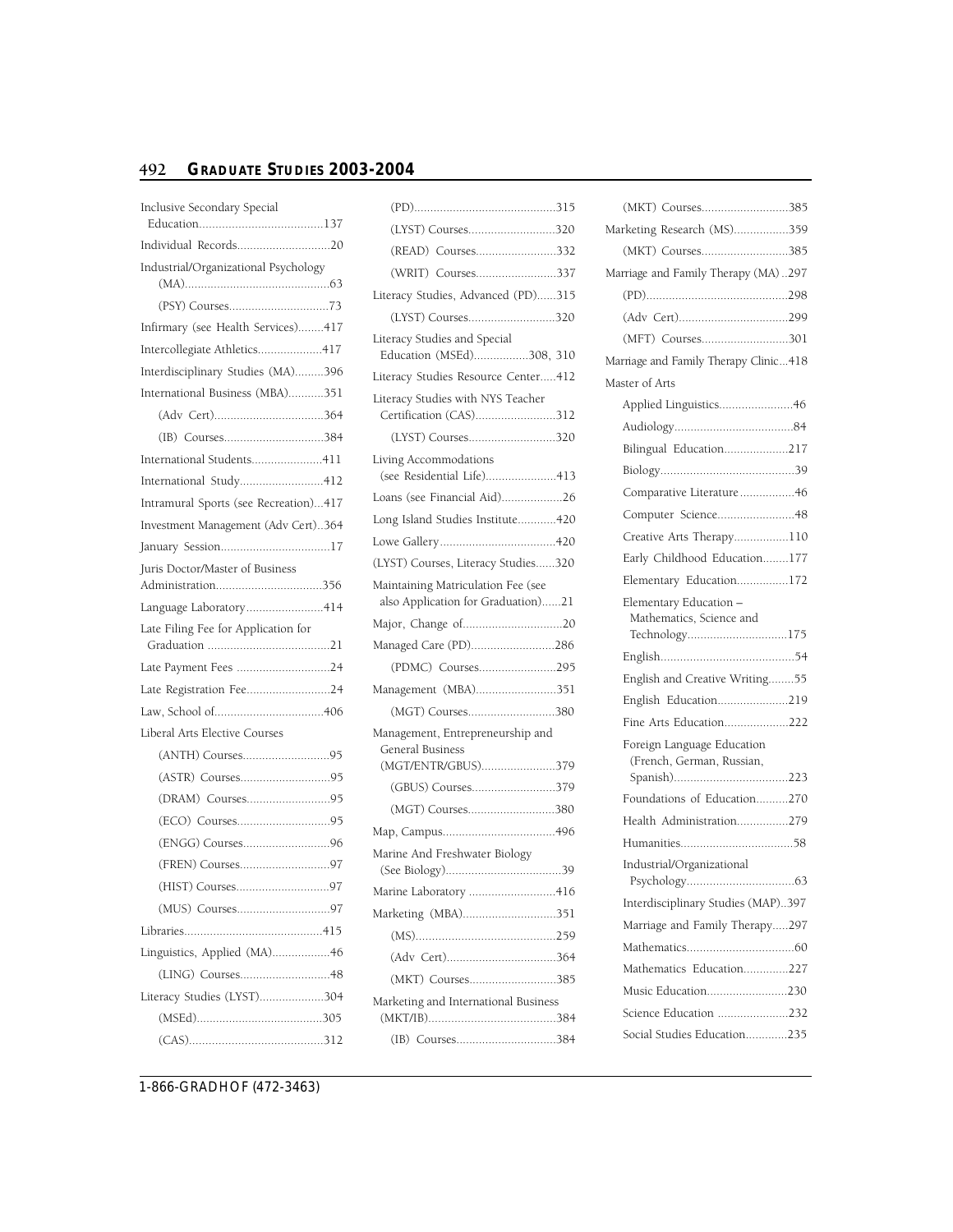# **IBIU] HOFSTRA UNIVERSITY**  *GS Graduate Studies* **INDEX** 493

| Speech-Language-Pathology84<br>Teaching of Writing/Literacy334<br>Wind Conducting238<br>Master of Business Administration351<br>(Accounting, Business Computer<br>Information Systems, Finance,<br>International Business, Management,<br>Marketing, Taxation)<br>Master of Business Administration/<br>Master of Science<br>Computer Information Systems359<br>Computer Science49<br>Gerontology113<br>Health Education282<br>Human Cytogenetics41<br>Human Resources Management359<br>Marketing Research359<br>Physical Education338<br>Master of Science in Education<br>Business Education189<br>Counseling105<br>Early Childhood (Birth-Grade 2)<br>and Childhood Education<br>(Grades 1-6)169<br>Early Childhood Education166<br>Early Childhood Special<br>Education<br>Education Administration and<br>Policy Studies260<br>Elementary Education164<br>English Education192<br>Fine Arts Education195 |
|---------------------------------------------------------------------------------------------------------------------------------------------------------------------------------------------------------------------------------------------------------------------------------------------------------------------------------------------------------------------------------------------------------------------------------------------------------------------------------------------------------------------------------------------------------------------------------------------------------------------------------------------------------------------------------------------------------------------------------------------------------------------------------------------------------------------------------------------------------------------------------------------------------------|
|                                                                                                                                                                                                                                                                                                                                                                                                                                                                                                                                                                                                                                                                                                                                                                                                                                                                                                               |
|                                                                                                                                                                                                                                                                                                                                                                                                                                                                                                                                                                                                                                                                                                                                                                                                                                                                                                               |
|                                                                                                                                                                                                                                                                                                                                                                                                                                                                                                                                                                                                                                                                                                                                                                                                                                                                                                               |
|                                                                                                                                                                                                                                                                                                                                                                                                                                                                                                                                                                                                                                                                                                                                                                                                                                                                                                               |
|                                                                                                                                                                                                                                                                                                                                                                                                                                                                                                                                                                                                                                                                                                                                                                                                                                                                                                               |
|                                                                                                                                                                                                                                                                                                                                                                                                                                                                                                                                                                                                                                                                                                                                                                                                                                                                                                               |
|                                                                                                                                                                                                                                                                                                                                                                                                                                                                                                                                                                                                                                                                                                                                                                                                                                                                                                               |
|                                                                                                                                                                                                                                                                                                                                                                                                                                                                                                                                                                                                                                                                                                                                                                                                                                                                                                               |
|                                                                                                                                                                                                                                                                                                                                                                                                                                                                                                                                                                                                                                                                                                                                                                                                                                                                                                               |
|                                                                                                                                                                                                                                                                                                                                                                                                                                                                                                                                                                                                                                                                                                                                                                                                                                                                                                               |
|                                                                                                                                                                                                                                                                                                                                                                                                                                                                                                                                                                                                                                                                                                                                                                                                                                                                                                               |
|                                                                                                                                                                                                                                                                                                                                                                                                                                                                                                                                                                                                                                                                                                                                                                                                                                                                                                               |
|                                                                                                                                                                                                                                                                                                                                                                                                                                                                                                                                                                                                                                                                                                                                                                                                                                                                                                               |
|                                                                                                                                                                                                                                                                                                                                                                                                                                                                                                                                                                                                                                                                                                                                                                                                                                                                                                               |
|                                                                                                                                                                                                                                                                                                                                                                                                                                                                                                                                                                                                                                                                                                                                                                                                                                                                                                               |
|                                                                                                                                                                                                                                                                                                                                                                                                                                                                                                                                                                                                                                                                                                                                                                                                                                                                                                               |
|                                                                                                                                                                                                                                                                                                                                                                                                                                                                                                                                                                                                                                                                                                                                                                                                                                                                                                               |
|                                                                                                                                                                                                                                                                                                                                                                                                                                                                                                                                                                                                                                                                                                                                                                                                                                                                                                               |
|                                                                                                                                                                                                                                                                                                                                                                                                                                                                                                                                                                                                                                                                                                                                                                                                                                                                                                               |
|                                                                                                                                                                                                                                                                                                                                                                                                                                                                                                                                                                                                                                                                                                                                                                                                                                                                                                               |
|                                                                                                                                                                                                                                                                                                                                                                                                                                                                                                                                                                                                                                                                                                                                                                                                                                                                                                               |
|                                                                                                                                                                                                                                                                                                                                                                                                                                                                                                                                                                                                                                                                                                                                                                                                                                                                                                               |
|                                                                                                                                                                                                                                                                                                                                                                                                                                                                                                                                                                                                                                                                                                                                                                                                                                                                                                               |
|                                                                                                                                                                                                                                                                                                                                                                                                                                                                                                                                                                                                                                                                                                                                                                                                                                                                                                               |
|                                                                                                                                                                                                                                                                                                                                                                                                                                                                                                                                                                                                                                                                                                                                                                                                                                                                                                               |
|                                                                                                                                                                                                                                                                                                                                                                                                                                                                                                                                                                                                                                                                                                                                                                                                                                                                                                               |
|                                                                                                                                                                                                                                                                                                                                                                                                                                                                                                                                                                                                                                                                                                                                                                                                                                                                                                               |
|                                                                                                                                                                                                                                                                                                                                                                                                                                                                                                                                                                                                                                                                                                                                                                                                                                                                                                               |
|                                                                                                                                                                                                                                                                                                                                                                                                                                                                                                                                                                                                                                                                                                                                                                                                                                                                                                               |
|                                                                                                                                                                                                                                                                                                                                                                                                                                                                                                                                                                                                                                                                                                                                                                                                                                                                                                               |
|                                                                                                                                                                                                                                                                                                                                                                                                                                                                                                                                                                                                                                                                                                                                                                                                                                                                                                               |

| Foreign Language Education<br>(French, German, Russian,                           |
|-----------------------------------------------------------------------------------|
| Foundations of Education270                                                       |
| Inclusive Early Childhood Special<br>Education (Birth-Grade 2)129                 |
| Inclusive Elementary Special<br>Education (Grade 1-6)132                          |
| Inclusive Secondary Special<br>Education (Grade 7-12)137                          |
| Literacy Studies and Special<br>Education308                                      |
| Literacy Studies (Birth-Grade 6)305                                               |
| Literacy Studies (Birth-Grade 6)<br>and Special Education                         |
| (Childhood, Middle, Childhood<br>and Adolescence)310                              |
| Literacy Studies (Birth-Grade 6)<br>and Special Education<br>(Early Childhood)308 |
| Literacy Studies (Grades 5-12)305                                                 |
| Mathematics Education201                                                          |
| Music Education204                                                                |
| Program Evaluation122                                                             |
| Rehabilitation Counseling116                                                      |
| Science Education<br>(General Science, Biology,<br>Chemistry, Physics)207         |
| Social Studies Education211                                                       |
| Special Education127                                                              |
| Special Education and Creative<br>Arts Therapy141                                 |
| Teaching English as a Second<br>Language (TESL)214                                |
| Masters Programs (see Graduate<br>Programs offered)3                              |
| Masters Degree with Distinction 19                                                |
| Masters Degrees, Regulations                                                      |
| Masters Essay or Thesis13                                                         |
|                                                                                   |
|                                                                                   |
| Mathematics Education (MA)227                                                     |
|                                                                                   |

# (MSEd).......................................201 (SED) Courses............................249

| Mathematics, Applied (MS)60                                                                          |
|------------------------------------------------------------------------------------------------------|
|                                                                                                      |
| Mathematics, Science, and                                                                            |
| Technology (MA)175                                                                                   |
| Matriculated Student10                                                                               |
|                                                                                                      |
| Medical Care (See Wellness Center)416                                                                |
| (MFT) Courses, Marriage and Family                                                                   |
| (MGT) Courses, Management380                                                                         |
| (MHAE) Courses, Health<br>Administration287                                                          |
| Middle School Extension, Grades 5-6240                                                               |
| Middle School Extension, Grades 7-9179                                                               |
| (MKT) Courses, Marketing385                                                                          |
| (MSPE) Courses, Physical Education.342                                                               |
| (MUS) Courses, Music97                                                                               |
| Music Education (MA)230                                                                              |
|                                                                                                      |
| Intensive Non-Degree Certification.244                                                               |
| (SED) Courses249                                                                                     |
| Music Listening Room416                                                                              |
| Music Organizations421                                                                               |
|                                                                                                      |
| New College of Hofstra396                                                                            |
| New York State Certification102, 410                                                                 |
| New York State Education Department<br>Inventory of Registered Programs                              |
| New York State Tuition Assistance<br>(see Financial Aid)26                                           |
| Nondegree Study Graduate11                                                                           |
| Nonmatriculated Study10                                                                              |
| Numbering System18                                                                                   |
| Office of Student Employment35                                                                       |
| Office of the Dean of Students411                                                                    |
| Office of Vocational Rehabilitation<br>or The Commission for the Blind<br>and Visually Handicapped35 |

# **INDEX**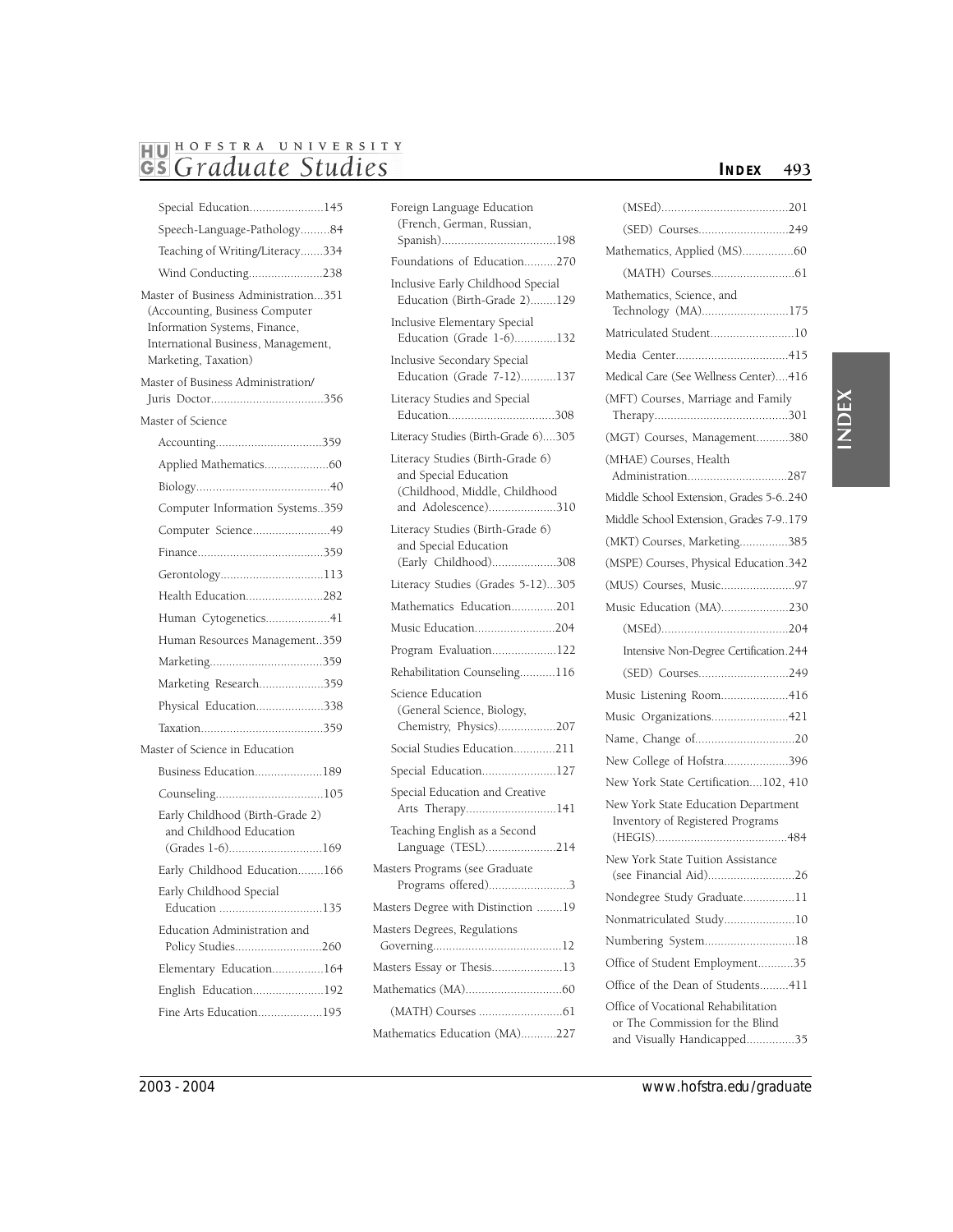# **494 [GR A D UAT E ST U D I E S 2 0 0 3 - 2 0 04](#page-0-0)**

| Parking Privileges412                                                 |
|-----------------------------------------------------------------------|
| Part-Time Student Status9                                             |
|                                                                       |
|                                                                       |
| (PDMC) Courses, Managed Care295                                       |
| Perkins Loan Program, Federal<br>(see Financial Aid)26                |
| Permission to Attend from Other<br>Colleges (see Transfer of Credit)9 |
| (PESP) Courses, Physical Education  342                               |
| PHED (Program for the Higher<br>Education of the Disabled)412         |
| Physical Education (MS)338                                            |
| Physical Education and Sport Sciences .338                            |
| (MSPE) Courses342                                                     |
| (PESP) Courses342                                                     |
| Policy On Academic Honesty15                                          |
| Postdoctoral, Psychology72                                            |
|                                                                       |
| Privacy Act (see FERPA)498                                            |
| Prizes and Awards27                                                   |
| Probation Standards13                                                 |
| Professional Diplomas                                                 |
| Advance Literacy Studies315                                           |
|                                                                       |
| Managed Care286                                                       |
| Marriage and Family Therapy298                                        |
| Rehabilitation Administration118                                      |
| Special Education149                                                  |
| Program Change Fee21                                                  |
| Program Evaluation (MSEd)122                                          |
| (RES) Courses123                                                      |
| Program, Change of20                                                  |
| (PSY) Courses, Psychology73                                           |
| PsyD in School-Community Psychology 68                                |
| Psychological Evaluation, Research,<br>and Counseling (PERC)418       |
|                                                                       |
|                                                                       |
|                                                                       |

| (Postdoctoral Respecialization)72                                  |
|--------------------------------------------------------------------|
|                                                                    |
| (QM) Courses, Quantitative Methods .374                            |
|                                                                    |
| (READ) Courses, Reading332                                         |
| Reading, Language and Cognition                                    |
|                                                                    |
| Reading Writing Learning Clinic419                                 |
|                                                                    |
| Records, Availability20                                            |
| Recreation Center417                                               |
| Recreation Program417                                              |
| Refund Distribution25                                              |
|                                                                    |
| Registration Fee (University Fee)21                                |
| Registration, Final Semester<br>(see Application for Graduation)13 |
| Regulations Governing Doctoral                                     |
| Regulations Governing Graduate                                     |
| Rehabilitation Administration (PD)118                              |
| (REHB) Courses119                                                  |
| Rehabilitation Counseling (MSEd)116                                |
| (REHB) Courses119                                                  |
| Research (RES)122                                                  |
| (RES) Courses123                                                   |
| Residence Hall Fees 23                                             |
| Residence Halls (see Residential Life)413                          |
| Residence Requirement13, 14                                        |
| Residential Life413                                                |
| Residency, Doctoral14                                              |
| Respecialization, Postdoctoral Program,                            |
| Romance Languages And Literatures                                  |
| (SPAN) Courses82                                                   |
| Russian Education (see Foreign<br>Language Education)198, 223      |
|                                                                    |
|                                                                    |

| Scholarships (see Financial Aid)27                              |
|-----------------------------------------------------------------|
| School Counselor Bilingual Extension.106                        |
| School Health Education282                                      |
| School of Business, Frank G. Zarb348                            |
| School of Communication390                                      |
| School of Education and Allied                                  |
|                                                                 |
| (SOE) Courses347                                                |
|                                                                 |
| School-Community Psychology                                     |
| (Postdoctoral Respecialization)72                               |
|                                                                 |
| Science Education (MA)232                                       |
|                                                                 |
| (SED) Courses249                                                |
| Secondary Education188                                          |
| Intensive No-Degree Certification                               |
| (SED) Courses249                                                |
| Semester Hour (s.h.)18                                          |
|                                                                 |
| Sex Counseling (Adv Cert)300                                    |
| (MFT) Courses301                                                |
| Social Studies Education (MA)235                                |
|                                                                 |
| (SOE) Courses, School of Education347                           |
| SOEAHS (See School of Education<br>and Allied Human Services)98 |
| Solomon Amendment20                                             |
|                                                                 |
| (SPAN) Courses82                                                |
| Spanish Education (see Foreign<br>Language Education)198, 223   |
| (SPCH) Courses, Speech89                                        |
| (SPCM) Courses, Speech<br>Communication394                      |
| Special Education126                                            |
|                                                                 |
|                                                                 |
|                                                                 |